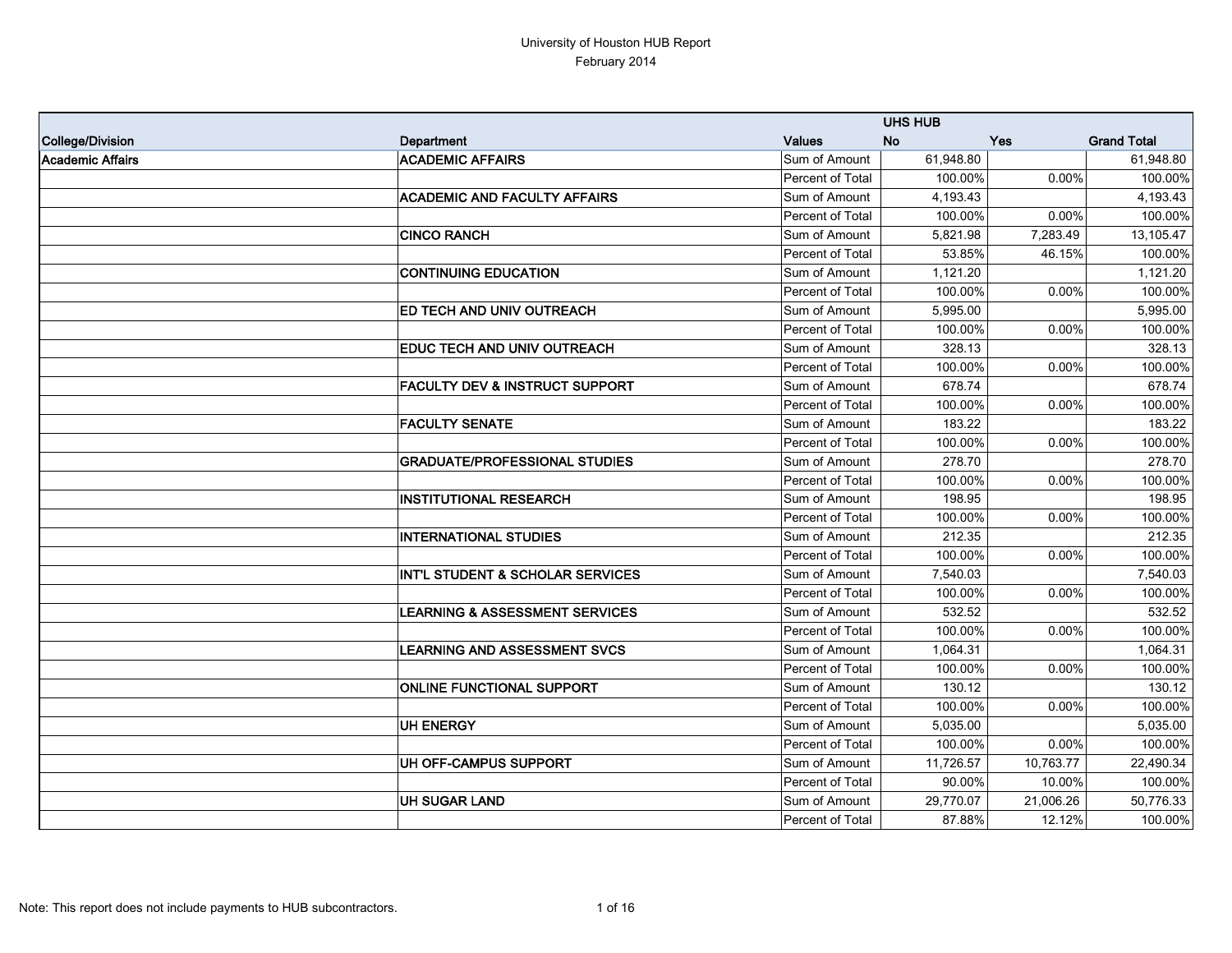|                                   |                                                  |                  | <b>UHS HUB</b> |            |                    |
|-----------------------------------|--------------------------------------------------|------------------|----------------|------------|--------------------|
| College/Division                  | Department                                       | <b>Values</b>    | <b>No</b>      | <b>Yes</b> | <b>Grand Total</b> |
| Academic Affairs                  | <b>UNDERGRADUATE SCHOLARS</b>                    | Sum of Amount    | 993.65         |            | 993.65             |
|                                   |                                                  | Percent of Total | 100.00%        | 0.00%      | 100.00%            |
|                                   | <b>UNDERGRADUATE STUDIES</b>                     | Sum of Amount    | 703.97         |            | 703.97             |
|                                   |                                                  | Percent of Total | 100.00%        | 0.00%      | 100.00%            |
|                                   | <b>WRITING CENTER</b>                            | Sum of Amount    | 233.79         | 6,987.82   | 7,221.61           |
|                                   |                                                  | Percent of Total | 66.67%         | 33.33%     | 100.00%            |
| Academic Affairs Sum of Amount    |                                                  |                  | 138,690.53     | 46,041.34  | 184,731.87         |
| Academic Affairs Percent of Total |                                                  |                  | 89.19%         | 10.81%     | 100.00%            |
| <b>Administration and Finance</b> | <b>ADMINISTRATION &amp; FINANCE</b>              | Sum of Amount    | 21,537.61      |            | 21,537.61          |
|                                   |                                                  | Percent of Total | 100.00%        | 0.00%      | 100.00%            |
|                                   | <b>AUXILIARY SERVICES OPERATIONS</b>             | Sum of Amount    | 78,667.87      |            | 78,667.87          |
|                                   |                                                  | Percent of Total | 100.00%        | 0.00%      | 100.00%            |
|                                   | <b>BUDGET</b>                                    | Sum of Amount    | 991.65         |            | 991.65             |
|                                   |                                                  | Percent of Total | 100.00%        | 0.00%      | 100.00%            |
|                                   | <b>BUSINESS SERVICES</b>                         | Sum of Amount    | 407.43         |            | 407.43             |
|                                   |                                                  | Percent of Total | 100.00%        | 0.00%      | 100.00%            |
|                                   | <b>CENTRAL FACILITY SERVICES</b>                 | Sum of Amount    | 8,019.66       |            | 8,019.66           |
|                                   |                                                  | Percent of Total | 100.00%        | 0.00%      | 100.00%            |
|                                   | <b>CULLEN PERFORMANCE HALL</b>                   | Sum of Amount    | 365.38         |            | 365.38             |
|                                   |                                                  | Percent of Total | 100.00%        | 0.00%      | 100.00%            |
|                                   | <b>ENTERPRISE SYSTEMS</b>                        | Sum of Amount    | 327,701.54     | 7,247.27   | 334,948.81         |
|                                   |                                                  | Percent of Total | 66.67%         | 33.33%     | 100.00%            |
|                                   | <b>ENVIRONMENTAL HEALTH RISK MGMT</b>            | Sum of Amount    | 49,731.05      | 22.50      | 49,753.55          |
|                                   |                                                  | Percent of Total | 88.89%         | 11.11%     | 100.00%            |
|                                   | <b>FACILITIES MANAGEMENT</b>                     | Sum of Amount    | 1,671.79       | 64,190.60  | 65,862.39          |
|                                   |                                                  | Percent of Total | 66.67%         | 33.33%     | 100.00%            |
|                                   | <b>FACILITIES OPERATION &amp; MAINT</b>          | Sum of Amount    | 20,469.69      | 1,498.99   | 21,968.68          |
|                                   |                                                  | Percent of Total | 88.89%         | 11.11%     | 100.00%            |
|                                   | <b>FACILITIES PLANNING &amp; CONSTRUCTION</b>    | Sum of Amount    | 18,113,621.81  | 410,764.56 | 18,524,386.37      |
|                                   |                                                  | Percent of Total | 92.75%         | 7.25%      | 100.00%            |
|                                   | <b>FINANCE-A&amp;F</b>                           | Sum of Amount    | 20,544.33      |            | 20,544.33          |
|                                   |                                                  | Percent of Total | 100.00%        | 0.00%      | 100.00%            |
|                                   | <b>HIGH PERFORMANCE COMPUTING &amp; NETWORKS</b> | Sum of Amount    | 569.32         |            | 569.32             |
|                                   |                                                  | Percent of Total | 100.00%        | $0.00\%$   | 100.00%            |
|                                   | <b>HUMAN RESOURCES</b>                           | Sum of Amount    | 1,838.03       |            | 1,838.03           |
|                                   |                                                  | Percent of Total | 100.00%        | $0.00\%$   | 100.00%            |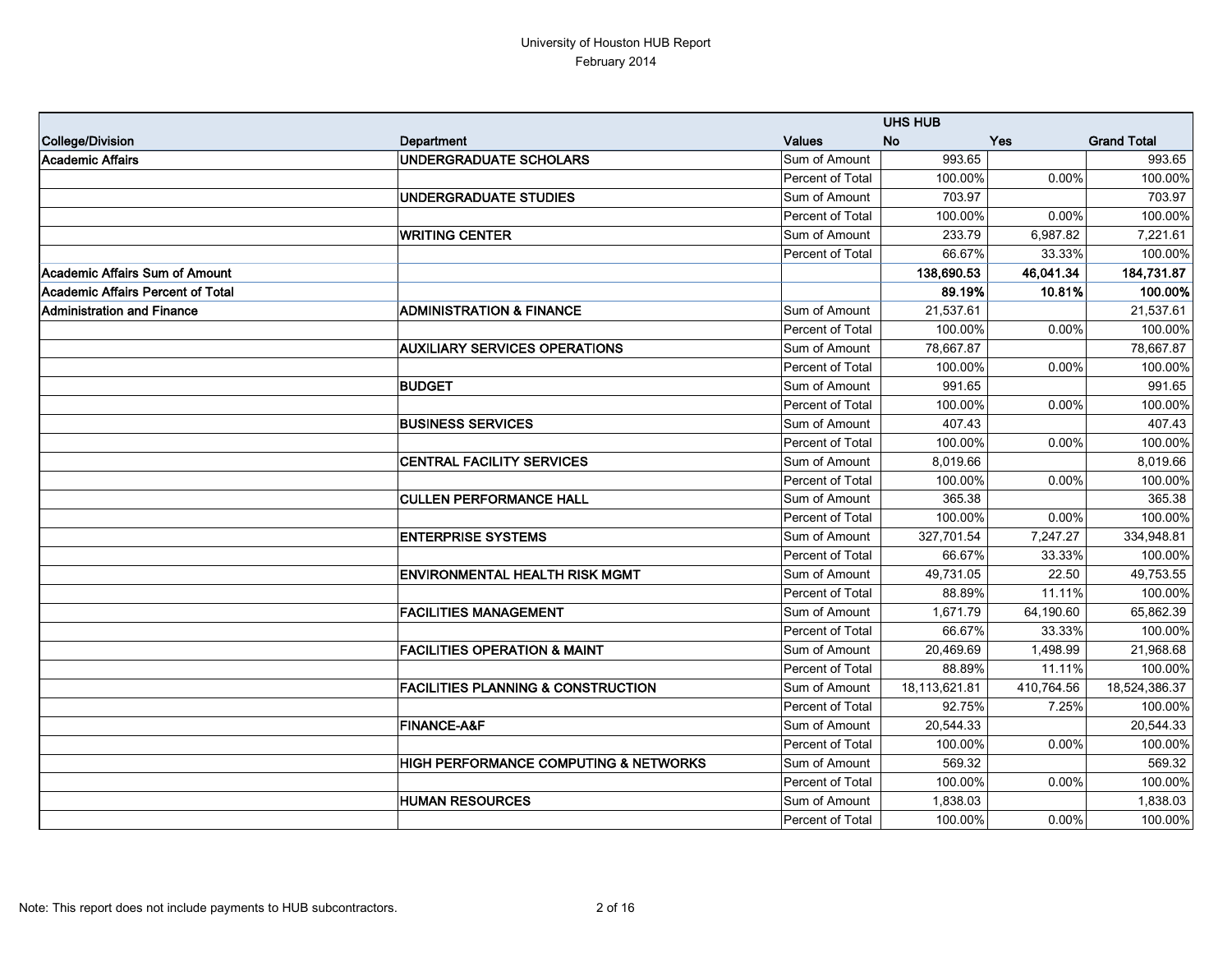|                  |                                     |                  | <b>UHS HUB</b> |            |                    |
|------------------|-------------------------------------|------------------|----------------|------------|--------------------|
| College/Division | Department                          | <b>Values</b>    | <b>No</b>      | Yes        | <b>Grand Total</b> |
|                  | <b>KUHA RADIO</b>                   | Sum of Amount    | 3,258.91       |            | 3,258.91           |
|                  |                                     | Percent of Total | 100.00%        | 0.00%      | 100.00%            |
|                  | <b>KUHF RADIO</b>                   | Sum of Amount    | 40,481.59      | 3,792.99   | 44,274.58          |
|                  |                                     | Percent of Total | 95.45%         | 4.55%      | 100.00%            |
|                  | <b>MINOR AND PLANNED PROJECTS</b>   | Sum of Amount    | 1,235,189.40   | 191,347.70 | 1,426,537.10       |
|                  |                                     | Percent of Total | 76.92%         | 23.08%     | 100.00%            |
|                  | <b>NORTH ZONE CUSTODIAL</b>         | Sum of Amount    | 0.00           |            | 0.00               |
|                  |                                     | Percent of Total | 100.00%        | 0.00%      | 100.00%            |
|                  | <b>ONE CARD PROGRAM</b>             | Sum of Amount    | 266.98         |            | 266.98             |
|                  |                                     | Percent of Total | 100.00%        | 0.00%      | 100.00%            |
|                  | PARKING & TRANSPORTATION OPERATIONS | Sum of Amount    | 220,041.78     | 1,838.25   | 221,880.03         |
|                  |                                     | Percent of Total | 88.89%         | 11.11%     | 100.00%            |
|                  | PHY PLANT-GROUNDS MAINT             | Sum of Amount    | 1,186.32       |            | 1,186.32           |
|                  |                                     | Percent of Total | 100.00%        | 0.00%      | 100.00%            |
|                  | PHY PLANT-SOLID WASTE               | Sum of Amount    |                | 1,912.50   | 1,912.50           |
|                  |                                     | Percent of Total | 0.00%          | 100.00%    | 100.00%            |
|                  | <b>PHYSICAL PLANT</b>               | Sum of Amount    | 29,080.09      | 53,444.18  | 82,524.27          |
|                  |                                     | Percent of Total | 36.59%         | 63.41%     | 100.00%            |
|                  | POLICE                              | Sum of Amount    | 61,141.70      | 10,324.59  | 71,466.29          |
|                  |                                     | Percent of Total | 91.38%         | 8.62%      | 100.00%            |
|                  | <b>POSTAL SERVICES OPERATIONS</b>   | Sum of Amount    | 7,856.54       | 100.00     | 7,956.54           |
|                  |                                     | Percent of Total | 66.67%         | 33.33%     | 100.00%            |
|                  | <b>PRINTING OPERATIONS</b>          | Sum of Amount    | 4,309.86       | 1,873.45   | 6,183.31           |
|                  |                                     | Percent of Total | 92.86%         | 7.14%      | 100.00%            |
|                  | <b>PUBLIC SAFETY SYSTEMS</b>        | Sum of Amount    | 441.24         |            | 441.24             |
|                  |                                     | Percent of Total | 100.00%        | 0.00%      | 100.00%            |
|                  | <b>PURCHASED UTILITIES</b>          | Sum of Amount    | 14,682.80      |            | 14,682.80          |
|                  |                                     | Percent of Total | 100.00%        | 0.00%      | 100.00%            |
|                  | <b>REAL ESTATE SERVICES</b>         | Sum of Amount    | 3,500.00       |            | 3,500.00           |
|                  |                                     | Percent of Total | 100.00%        | $0.00\%$   | 100.00%            |
|                  | <b>SERVICE LEVEL AGREEMENT</b>      | Sum of Amount    | 7,477.67       | 154,890.47 | 162,368.14         |
|                  |                                     | Percent of Total | 41.67%         | 58.33%     | 100.00%            |
|                  | <b>SKILLED TRADES</b>               | Sum of Amount    | 2,192.94       | 8,620.42   | 10,813.36          |
|                  |                                     | Percent of Total | 86.96%         | 13.04%     | 100.00%            |
|                  | <b>STUDENT FINANCIAL SERVICES</b>   | Sum of Amount    | 15,161.36      | 867.52     | 16,028.88          |
|                  |                                     | Percent of Total | 59.09%         | 40.91%     | 100.00%            |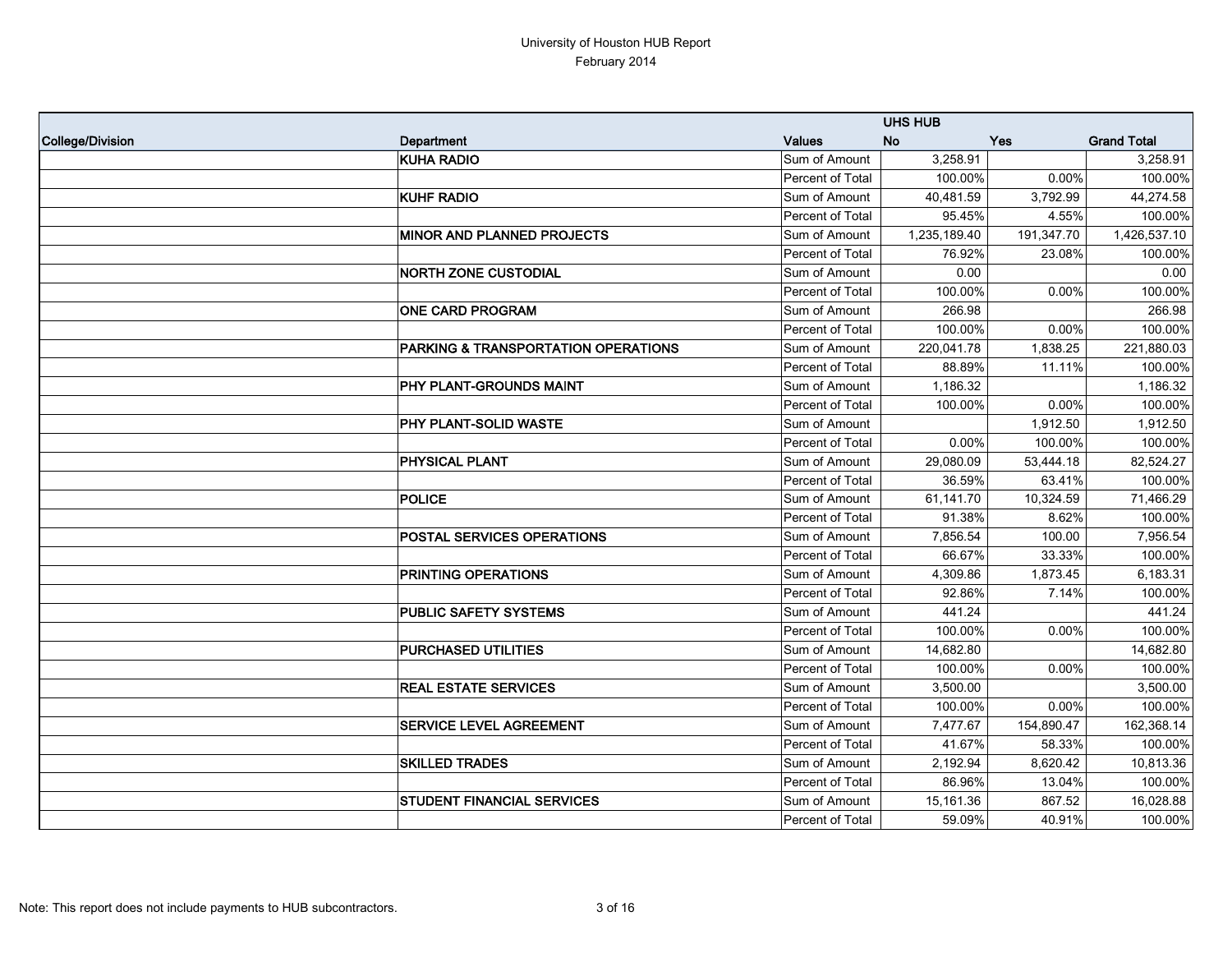|                                             |                                          |                  | <b>UHS HUB</b> |              |                    |
|---------------------------------------------|------------------------------------------|------------------|----------------|--------------|--------------------|
| College/Division                            | Department                               | <b>Values</b>    | <b>No</b>      | <b>Yes</b>   | <b>Grand Total</b> |
|                                             | <b>TECHNOLOGY SERVICES &amp; SUPPORT</b> | Sum of Amount    | 237,489.78     | 132,105.53   | 369,595.31         |
|                                             |                                          | Percent of Total | 85.37%         | 14.63%       | 100.00%            |
|                                             | TV PUBLIC BROADCASTING                   | Sum of Amount    | 52,398.17      | 22,558.29    | 74,956.46          |
|                                             |                                          | Percent of Total | 76.47%         | 23.53%       | 100.00%            |
|                                             | UH SPORTS AND ENTERTAINMENT SVC          | Sum of Amount    | 796.01         |              | 796.01             |
|                                             |                                          | Percent of Total | 100.00%        | 0.00%        | 100.00%            |
|                                             | <b>UIT SECURITY</b>                      | Sum of Amount    | 430.94         | 195.57       | 626.51             |
|                                             |                                          | Percent of Total | 50.00%         | 50.00%       | 100.00%            |
|                                             | UNIV INFORMATION TECH PROJECTS           | Sum of Amount    | 6,217.10       |              | 6,217.10           |
|                                             |                                          | Percent of Total | 100.00%        | 0.00%        | 100.00%            |
|                                             | UNIV PROPERTY SERVICES OPERATIONS        | Sum of Amount    | 223,291.19     |              | 223,291.19         |
|                                             |                                          | Percent of Total | 100.00%        | 0.00%        | 100.00%            |
|                                             | UNIVERSITY INFORMATION TECHNOLOGY        | Sum of Amount    | 4,950.53       | 379.92       | 5,330.45           |
|                                             |                                          | Percent of Total | 81.48%         | 18.52%       | 100.00%            |
| Administration and Finance Sum of Amount    |                                          |                  | 20,817,980.06  | 1,067,975.30 | 21,885,955.36      |
| Administration and Finance Percent of Total |                                          |                  | 80.42%         | 19.58%       | 100.00%            |
| Architecture                                | <b>ARCHITECTURE</b>                      | Sum of Amount    | 484.29         |              | 484.29             |
|                                             |                                          | Percent of Total | 100.00%        | $0.00\%$     | 100.00%            |
|                                             | <b>DEAN, ARCHITECTURE</b>                | Sum of Amount    | 53,753.77      | 3,880.51     | 57,634.28          |
|                                             |                                          | Percent of Total | 77.46%         | 22.54%       | 100.00%            |
| Architecture Sum of Amount                  |                                          |                  | 54,238.06      | 3,880.51     | 58,118.57          |
| <b>Architecture Percent of Total</b>        |                                          |                  | 77.78%         | 22.22%       | 100.00%            |
| <b>Business Administration</b>              | <b>ACCOUNTANCY AND TAXATION</b>          | Sum of Amount    | 2,579.01       | 3,061.52     | 5,640.53           |
|                                             |                                          | Percent of Total | 47.37%         | 52.63%       | 100.00%            |
|                                             | <b>ACCOUNTING CERTIFICATE PROGRAM</b>    | Sum of Amount    | 197.87         | 24.78        | 222.65             |
|                                             |                                          | Percent of Total | 66.67%         | 33.33%       | 100.00%            |
|                                             | <b>BAUER CAREER SERVICES CTR</b>         | Sum of Amount    | 2,814.97       | 1,501.09     | 4,316.06           |
|                                             |                                          | Percent of Total | 50.00%         | 50.00%       | 100.00%            |
|                                             | <b>BAUER COMMUNICATIONS</b>              | Sum of Amount    | 12,020.11      | 91.13        | 12,111.24          |
|                                             |                                          | Percent of Total | 75.00%         | 25.00%       | 100.00%            |
|                                             | <b>BAUER DIVISION OF TECHNOLOGY</b>      | Sum of Amount    | 9,398.09       | 5,313.76     | 14,711.85          |
|                                             |                                          | Percent of Total | 76.19%         | 23.81%       | 100.00%            |
|                                             | <b>BAUER EXTERNAL RELATIONS DEPT</b>     | Sum of Amount    |                | 304.44       | 304.44             |
|                                             |                                          | Percent of Total | 0.00%          | 100.00%      | 100.00%            |
|                                             | <b>BAUER MARKETING INITIATIVES</b>       | Sum of Amount    | 3,790.04       |              | 3,790.04           |
|                                             |                                          | Percent of Total | 100.00%        | $0.00\%$     | 100.00%            |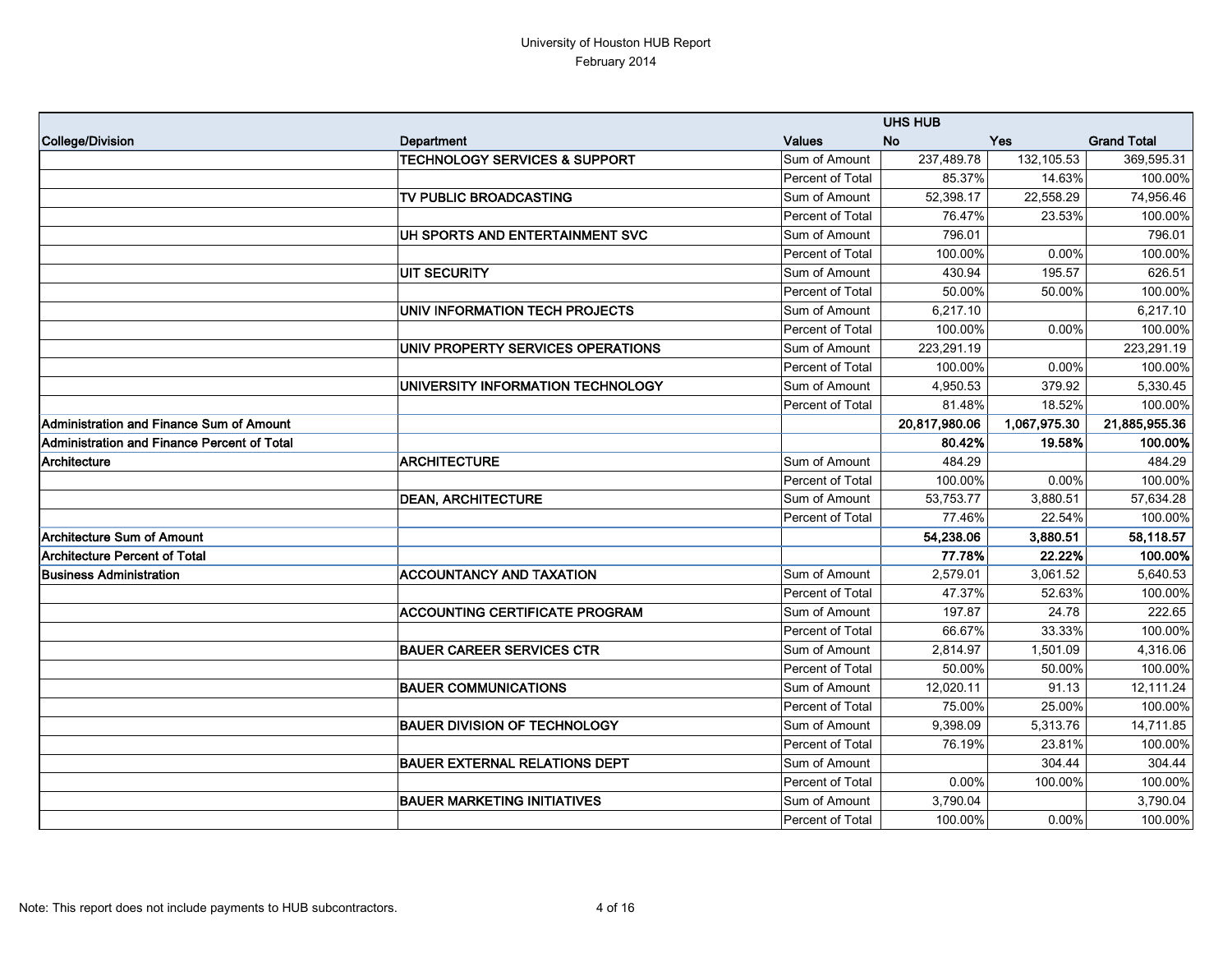|                                          |                                              |                  | <b>UHS HUB</b> |            |                    |
|------------------------------------------|----------------------------------------------|------------------|----------------|------------|--------------------|
| College/Division                         | Department                                   | <b>Values</b>    | <b>No</b>      | <b>Yes</b> | <b>Grand Total</b> |
|                                          | <b>DEAN'S OFFICE, BAUER COLLEGE</b>          | Sum of Amount    | 54,952.68      | 36,564.39  | 91,517.07          |
|                                          |                                              | Percent of Total | 85.71%         | 14.29%     | 100.00%            |
|                                          | <b>DECISION AND INFORMATION SCIEN</b>        | Sum of Amount    | 10,447.24      | 1,257.39   | 11,704.63          |
|                                          |                                              | Percent of Total | 66.67%         | 33.33%     | 100.00%            |
|                                          | <b>EXECUTIVE DEGREE PROGRAMS</b>             | Sum of Amount    | 37,903.02      | 13,395.00  | 51,298.02          |
|                                          |                                              | Percent of Total | 90.00%         | 10.00%     | 100.00%            |
|                                          | <b>FINANCE-BAUER COLLEGE</b>                 | Sum of Amount    | 11,128.24      | 674.61     | 11,802.85          |
|                                          |                                              | Percent of Total | 60.00%         | 40.00%     | 100.00%            |
|                                          | <b>MANAGEMENT-BAUER COLLEGE</b>              | Sum of Amount    | 309.16         | 847.31     | 1,156.47           |
|                                          |                                              | Percent of Total | 50.00%         | 50.00%     | 100.00%            |
|                                          | <b>MARKETING-BAUER COLLEGE</b>               | Sum of Amount    | 573.91         | 1,065.47   | 1,639.38           |
|                                          |                                              | Percent of Total | 52.17%         | 47.83%     | 100.00%            |
|                                          | <b>MBA STUDENT SERVICES CENTER</b>           | Sum of Amount    | 13,356.67      | 2,044.14   | 15,400.81          |
|                                          |                                              | Percent of Total | 86.21%         | 13.79%     | 100.00%            |
|                                          | <b>SALES EXCELLENCE INSTITUTE</b>            | Sum of Amount    | 7,638.65       | 7,844.57   | 15,483.22          |
|                                          |                                              | Percent of Total | 68.12%         | 31.88%     | 100.00%            |
|                                          | <b>SMALL BUSINESS DEV CENTER</b>             | Sum of Amount    | 38,219.54      | 1,931.26   | 40,150.80          |
|                                          |                                              | Percent of Total | 87.50%         | 12.50%     | 100.00%            |
|                                          | UNDERGRAD BUSINESS PROG                      | Sum of Amount    | 5,183.83       | 3,158.95   | 8,342.78           |
|                                          |                                              | Percent of Total | 57.14%         | 42.86%     | 100.00%            |
|                                          | <b>WOLFF CTR FOR ENTREPRENEURSHIP</b>        | Sum of Amount    | 1,459.56       | 186.01     | 1,645.57           |
|                                          |                                              | Percent of Total | 75.00%         | 25.00%     | 100.00%            |
| Business Administration Sum of Amount    |                                              |                  | 211,972.59     | 79,265.82  | 291,238.41         |
| Business Administration Percent of Total |                                              |                  | 74.54%         | 25.46%     | 100.00%            |
| Chancellor/President                     | <b>BASEBALL</b>                              | Sum of Amount    | 7,528.67       | 125.20     | 7,653.87           |
|                                          |                                              | Percent of Total | 93.33%         | 6.67%      | 100.00%            |
|                                          | <b>COMMUNITY RELATIONS &amp; INST ACCESS</b> | Sum of Amount    | 309.21         |            | 309.21             |
|                                          |                                              | Percent of Total | 100.00%        | 0.00%      | 100.00%            |
|                                          | <b>FOOTBALL</b>                              | Sum of Amount    | 4,855.33       |            | 4,855.33           |
|                                          |                                              | Percent of Total | 100.00%        | 0.00%      | 100.00%            |
|                                          | <b>INTERCOLLEGIATE ATHLETICS</b>             | Sum of Amount    | 213, 161.31    | 5,993.69   | 219,155.00         |
|                                          |                                              | Percent of Total | 94.38%         | 5.62%      | 100.00%            |
|                                          | <b>MEN'S BASKETBALL</b>                      | Sum of Amount    | 526.15         | 4,321.28   | 4,847.43           |
|                                          |                                              | Percent of Total | 66.67%         | 33.33%     | 100.00%            |
|                                          | <b>MEN'S TRACK AND FIELD</b>                 | Sum of Amount    | 22,213.53      |            | 22,213.53          |
|                                          |                                              | Percent of Total | 100.00%        | $0.00\%$   | 100.00%            |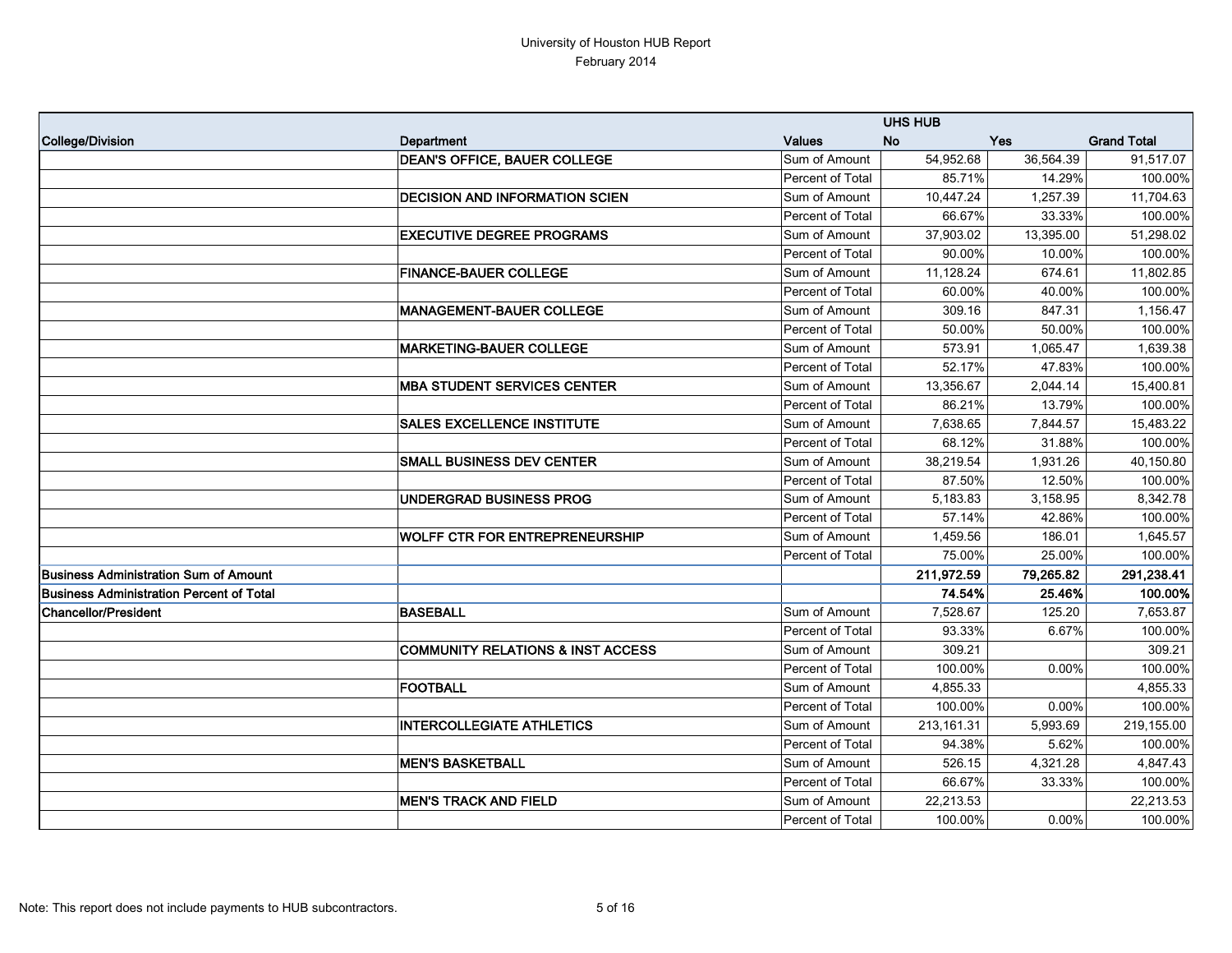|                                              |                                           |                  | <b>UHS HUB</b> |           |                    |
|----------------------------------------------|-------------------------------------------|------------------|----------------|-----------|--------------------|
| College/Division                             | Department                                | <b>Values</b>    | <b>No</b>      | Yes       | <b>Grand Total</b> |
|                                              | OFFICE EQUAL OPPORTUNITY SRVS             | Sum of Amount    | 519.23         | 109.78    | 629.01             |
|                                              |                                           | Percent of Total | 60.00%         | 40.00%    | 100.00%            |
|                                              | OFFICE OF SPECIAL EVENTS                  | Sum of Amount    | 44,156.87      | 433.64    | 44,590.51          |
|                                              |                                           | Percent of Total | 81.82%         | 18.18%    | 100.00%            |
|                                              | PRESIDENT                                 | Sum of Amount    | 8,527.91       | 2,353.21  | 10,881.12          |
|                                              |                                           | Percent of Total | 85.71%         | 14.29%    | 100.00%            |
|                                              | <b>WOMEN'S BASKETBALL</b>                 | Sum of Amount    | 119.60         | 1,123.69  | 1,243.29           |
|                                              |                                           | Percent of Total | 50.00%         | 50.00%    | 100.00%            |
|                                              | <b>WOMEN'S SOCCER</b>                     | Sum of Amount    | 1,701.66       |           | 1,701.66           |
|                                              |                                           | Percent of Total | 100.00%        | 0.00%     | 100.00%            |
|                                              | <b>WOMEN'S SWIMMING &amp; DIVING</b>      | Sum of Amount    | 80.00          |           | 80.00              |
|                                              |                                           | Percent of Total | 100.00%        | 0.00%     | 100.00%            |
|                                              | <b>WOMEN'S VOLLEYBALL</b>                 | Sum of Amount    | 40.00          |           | 40.00              |
|                                              |                                           | Percent of Total | 100.00%        | $0.00\%$  | 100.00%            |
| <b>Chancellor/President Sum of Amount</b>    |                                           |                  | 303,739.47     | 14,460.49 | 318,199.96         |
| <b>Chancellor/President Percent of Total</b> |                                           |                  | 90.48%         | 9.52%     | 100.00%            |
| Education                                    | <b>ASIAN AMERICAN STUDIES</b>             | Sum of Amount    | 109.52         |           | 109.52             |
|                                              |                                           | Percent of Total | 100.00%        | 0.00%     | 100.00%            |
|                                              | CENTER FOR INFO TECH IN EDUCATION         | Sum of Amount    | 7,664.85       | 142.90    | 7,807.75           |
|                                              |                                           | Percent of Total | 90.91%         | 9.09%     | 100.00%            |
|                                              | <b>CHARTER SCHOOL</b>                     | Sum of Amount    | 22,237.69      | 2,043.57  | 24,281.26          |
|                                              |                                           | Percent of Total | 78.13%         | 21.88%    | 100.00%            |
|                                              | <b>CONSISTENCY MGMT &amp; COOP DISCIP</b> | Sum of Amount    | 126.52         |           | 126.52             |
|                                              |                                           | Percent of Total | 100.00%        | 0.00%     | 100.00%            |
|                                              | <b>CURRICULUM AND INSTRUCTION</b>         | Sum of Amount    | 18,228.21      | 1,644.72  | 19,872.93          |
|                                              |                                           | Percent of Total | 76.06%         | 23.94%    | 100.00%            |
|                                              | <b>DEAN, EDUCATION</b>                    | Sum of Amount    | 34,991.20      | 1,577.90  | 36,569.10          |
|                                              |                                           | Percent of Total | 74.29%         | 25.71%    | 100.00%            |
|                                              | <b>EDUCATIONAL PSYCHOLOGY</b>             | Sum of Amount    | 11,838.30      | 446.68    | 12,284.98          |
|                                              |                                           | Percent of Total | 90.91%         | 9.09%     | 100.00%            |
| <b>Education Sum of Amount</b>               |                                           |                  | 95,196.29      | 5,855.77  | 101,052.06         |
| <b>Education Percent of Total</b>            |                                           |                  | 79.66%         | 20.34%    | 100.00%            |
| Engineering                                  | <b>BIOMEDICAL ENGINEERING</b>             | Sum of Amount    | 246,588.99     | 1,087.42  | 247,676.41         |
|                                              |                                           | Percent of Total | 96.83%         | 3.17%     | 100.00%            |
|                                              | <b>CHEMICAL ENGINEERING</b>               | Sum of Amount    | 87,141.68      | 17,020.47 | 104,162.15         |
|                                              |                                           | Percent of Total | 87.23%         | 12.77%    | 100.00%            |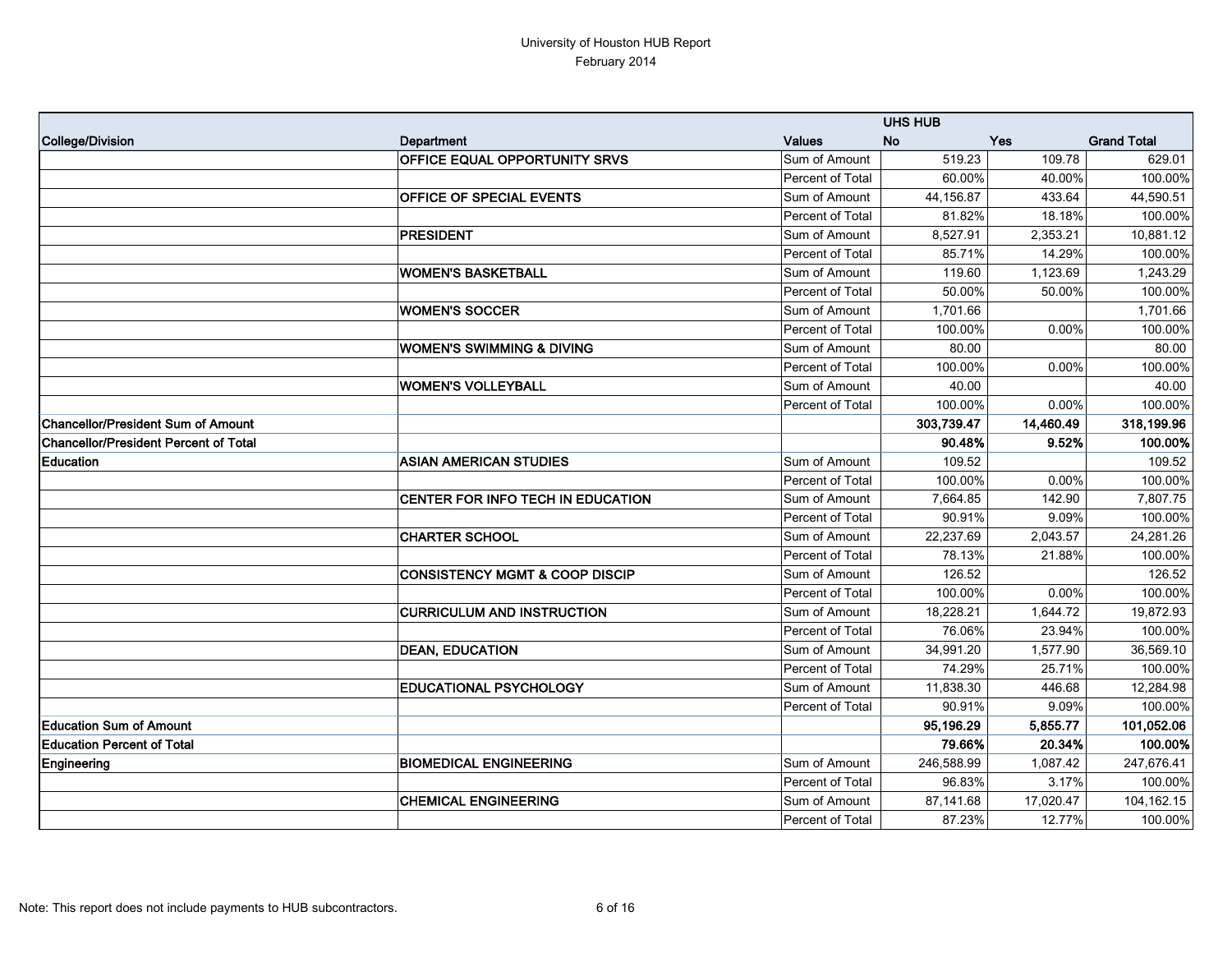|                                        |                                         |                  | <b>UHS HUB</b> |           |                    |
|----------------------------------------|-----------------------------------------|------------------|----------------|-----------|--------------------|
| College/Division                       | Department                              | <b>Values</b>    | <b>No</b>      | Yes       | <b>Grand Total</b> |
| Engineering                            | <b>CIVIL ENGINEERING</b>                | Sum of Amount    | 17,623.19      | 587.94    | 18,211.13          |
|                                        |                                         | Percent of Total | 94.59%         | 5.41%     | 100.00%            |
|                                        | <b>COMPOSITE ENGR APPLICATIONS CT</b>   | Sum of Amount    | 138.59         |           | 138.59             |
|                                        |                                         | Percent of Total | 100.00%        | 0.00%     | 100.00%            |
|                                        | <b>CTR FOR INNOVATIVE GROUTING</b>      | Sum of Amount    | 3,862.83       | 80.26     | 3,943.09           |
|                                        |                                         | Percent of Total | 87.50%         | 12.50%    | 100.00%            |
|                                        | <b>DEAN, ENGINEERING</b>                | Sum of Amount    | 24,088.42      | 8,446.35  | 32,534.77          |
|                                        |                                         | Percent of Total | 85.29%         | 14.71%    | 100.00%            |
|                                        | <b>ELECTRICAL ENGINEERING</b>           | Sum of Amount    | 135,254.16     | 120.77    | 135,374.93         |
|                                        |                                         | Percent of Total | 98.70%         | 1.30%     | 100.00%            |
|                                        | <b>ENGINEERING SERVICES</b>             | Sum of Amount    | 1,622.78       | 465.17    | 2,087.95           |
|                                        |                                         | Percent of Total | 69.23%         | 30.77%    | 100.00%            |
|                                        | <b>INDUSTRIAL ENGINEERING</b>           | Sum of Amount    | 3,273.31       | 1,304.95  | 4,578.26           |
|                                        |                                         | Percent of Total | 55.56%         | 44.44%    | 100.00%            |
|                                        | <b>MECHANICAL ENGINEERING</b>           | Sum of Amount    | 204,392.12     | 25,151.58 | 229,543.70         |
|                                        |                                         | Percent of Total | 88.89%         | 11.11%    | 100.00%            |
|                                        | NATL CTR FOR AIRBORNE LASER MAPPING     | Sum of Amount    | 13,230.29      |           | 13,230.29          |
|                                        |                                         | Percent of Total | 100.00%        | 0.00%     | 100.00%            |
|                                        | <b>WIND ENERGY CENTER</b>               | Sum of Amount    | 3,167.08       | 76.92     | 3,244.00           |
|                                        |                                         | Percent of Total | 96.30%         | 3.70%     | 100.00%            |
| <b>Engineering Sum of Amount</b>       |                                         |                  | 740,383.44     | 54,341.83 | 794,725.27         |
| <b>Engineering Percent of Total</b>    |                                         |                  | 91.76%         | 8.24%     | 100.00%            |
| <b>Graduate College of Social Work</b> | <b>ADMISSIONS-GCSW</b>                  | Sum of Amount    |                | 435.50    | 435.50             |
|                                        |                                         | Percent of Total | 0.00%          | 100.00%   | 100.00%            |
|                                        | <b>ALUMNI &amp; CAREER SERVICES</b>     | Sum of Amount    | 920.77         | 879.46    | 1,800.23           |
|                                        |                                         | Percent of Total | 50.00%         | 50.00%    | 100.00%            |
|                                        | <b>AMERICAN HUMANICS</b>                | Sum of Amount    | 19.62          |           | 19.62              |
|                                        |                                         | Percent of Total | 100.00%        | 0.00%     | 100.00%            |
|                                        | <b>CHILD &amp; FAMILY CENTER</b>        | Sum of Amount    | 2,371.87       | 6.38      | 2,378.25           |
|                                        |                                         | Percent of Total | 80.00%         | 20.00%    | 100.00%            |
|                                        | <b>CTR FOR HEALTH EQUITY &amp; EVAL</b> | Sum of Amount    | 39.66          |           | 39.66              |
|                                        |                                         | Percent of Total | 100.00%        | $0.00\%$  | 100.00%            |
|                                        | <b>DEAN, SOCIAL WORK</b>                | Sum of Amount    | 10,260.00      | 1,184.59  | 11,444.59          |
|                                        |                                         | Percent of Total | 40.00%         | 60.00%    | 100.00%            |
|                                        | <b>DEVELOPMENT-GCSW</b>                 | Sum of Amount    | 150.00         | 151.98    | 301.98             |
|                                        |                                         | Percent of Total | 50.00%         | 50.00%    | 100.00%            |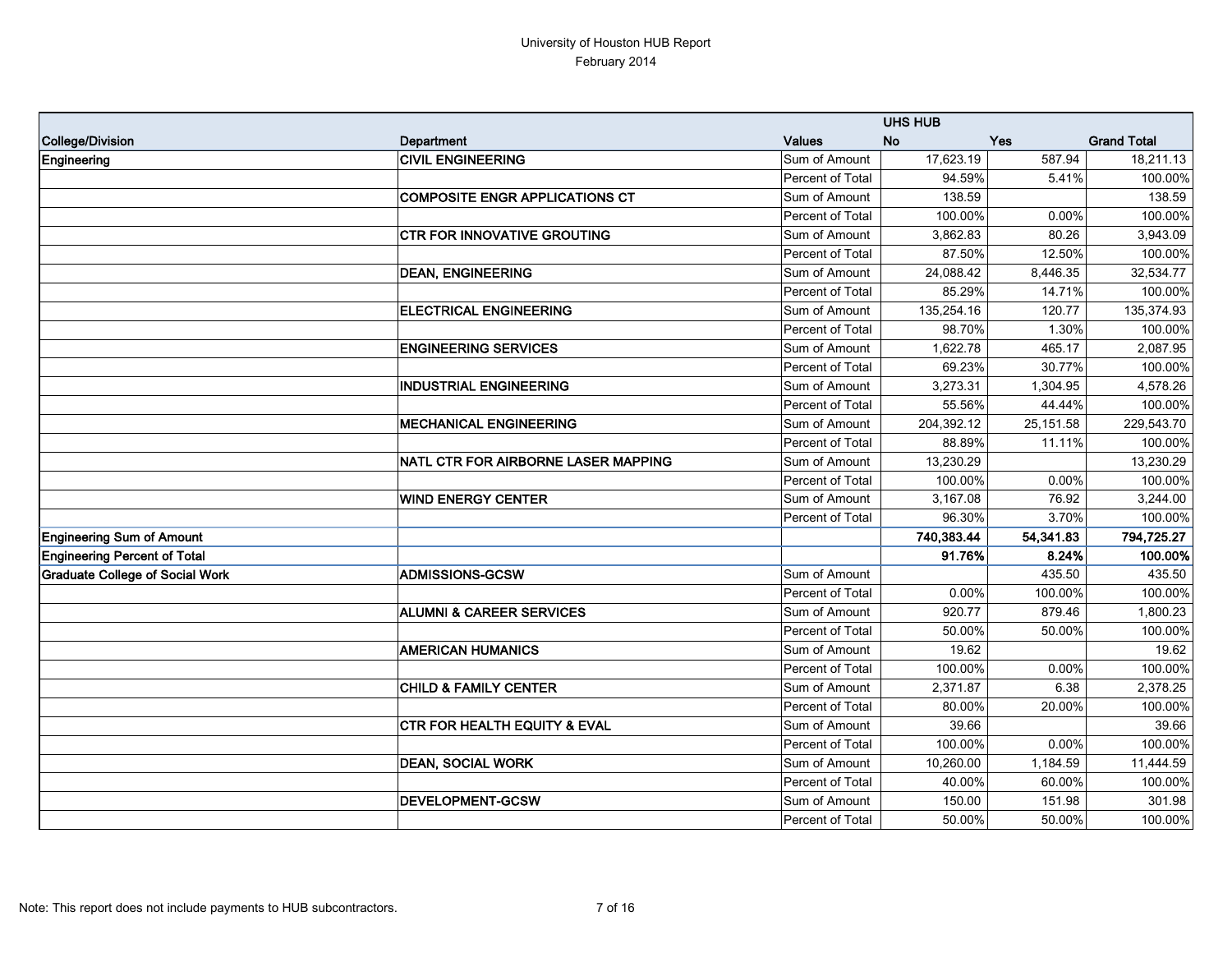|                                                         |                                           |                  | <b>UHS HUB</b> |            |                    |
|---------------------------------------------------------|-------------------------------------------|------------------|----------------|------------|--------------------|
| College/Division                                        | Department                                | <b>Values</b>    | <b>No</b>      | <b>Yes</b> | <b>Grand Total</b> |
| <b>Graduate College of Social Work</b>                  | <b>FIELD OFFICE</b>                       | Sum of Amount    | 233.63         |            | 233.63             |
|                                                         |                                           | Percent of Total | 100.00%        | 0.00%      | 100.00%            |
|                                                         | <b>GCSW INFORMATION TECHNOLOGY</b>        | Sum of Amount    | 602.09         |            | 602.09             |
|                                                         |                                           | Percent of Total | 100.00%        | 0.00%      | 100.00%            |
|                                                         | <b>GULEN INSTITUTE</b>                    | Sum of Amount    | 1,106.69       |            | 1,106.69           |
|                                                         |                                           | Percent of Total | 100.00%        | 0.00%      | 100.00%            |
|                                                         | <b>OFFICE OF COMMUNITY PROJECTS</b>       | Sum of Amount    | 378.96         | 130.00     | 508.96             |
|                                                         |                                           | Percent of Total | 33.33%         | 66.67%     | 100.00%            |
| <b>Graduate College of Social Work Sum of Amount</b>    |                                           |                  | 16,083.29      | 2,787.91   | 18,871.20          |
| <b>Graduate College of Social Work Percent of Total</b> |                                           |                  | 65.63%         | 34.38%     | 100.00%            |
| <b>Honors College</b>                                   | <b>DEAN, HONORS COLLEGE</b>               | Sum of Amount    | 20,377.40      | 5,346.06   | 25,723.46          |
|                                                         |                                           | Percent of Total | 88.24%         | 11.76%     | 100.00%            |
|                                                         | <b>FORENSICS PROGRAM</b>                  | Sum of Amount    | 4,505.51       |            | 4,505.51           |
|                                                         |                                           | Percent of Total | 100.00%        | 0.00%      | 100.00%            |
| Honors College Sum of Amount                            |                                           |                  | 24,882.91      | 5,346.06   | 30,228.97          |
| Honors College Percent of Total                         |                                           |                  | 91.49%         | 8.51%      | 100.00%            |
| <b>Hotel and Restaurant Management</b>                  | <b>DEAN, HOTEL &amp; RESTAURANT MANAG</b> | Sum of Amount    | 10,142.75      | 175.00     | 10,317.75          |
|                                                         |                                           | Percent of Total | 94.12%         | 5.88%      | 100.00%            |
|                                                         | <b>HOTEL AND RESTAURANT MANAGEMENT</b>    | Sum of Amount    | 283,719.92     | 5,852.82   | 289,572.74         |
|                                                         |                                           | Percent of Total | 79.17%         | 20.83%     | 100.00%            |
| Hotel and Restaurant Management Sum of Amount           |                                           |                  | 293,862.67     | 6,027.82   | 299,890.49         |
| Hotel and Restaurant Management Percent of Total        |                                           |                  | 81.02%         | 18.98%     | 100.00%            |
| <b>Law Center</b>                                       | <b>BLAKELEY INSTITUTE</b>                 | Sum of Amount    | 2,164.67       | 247.23     | 2,411.90           |
|                                                         |                                           | Percent of Total | 71.43%         | 28.57%     | 100.00%            |
|                                                         | <b>BUSINESS SERVICES, LAW</b>             | Sum of Amount    | 137.57         | 7,903.82   | 8,041.39           |
|                                                         |                                           | Percent of Total | 9.52%          | 90.48%     | 100.00%            |
|                                                         | <b>CAREER SERVICES, LAW</b>               | Sum of Amount    | 1,601.50       | 227.19     | 1,828.69           |
|                                                         |                                           | Percent of Total | 83.33%         | 16.67%     | 100.00%            |
|                                                         | <b>DEAN, LAW</b>                          | Sum of Amount    | 20,034.17      | 551.83     | 20,586.00          |
|                                                         |                                           | Percent of Total | 84.62%         | 15.38%     | 100.00%            |
|                                                         | <b>EXTERNAL AFFAIRS, LAW</b>              | Sum of Amount    |                | 246.03     | 246.03             |
|                                                         |                                           | Percent of Total | 0.00%          | 100.00%    | 100.00%            |
|                                                         | <b>FACILITIES, LAW</b>                    | Sum of Amount    | 6,697.23       | 3,339.32   | 10,036.55          |
|                                                         |                                           | Percent of Total | 50.00%         | 50.00%     | 100.00%            |
|                                                         | <b>FACULTY SUPPORT LAW</b>                | Sum of Amount    | 3,043.75       | 986.94     | 4,030.69           |
|                                                         |                                           | Percent of Total | 42.86%         | 57.14%     | 100.00%            |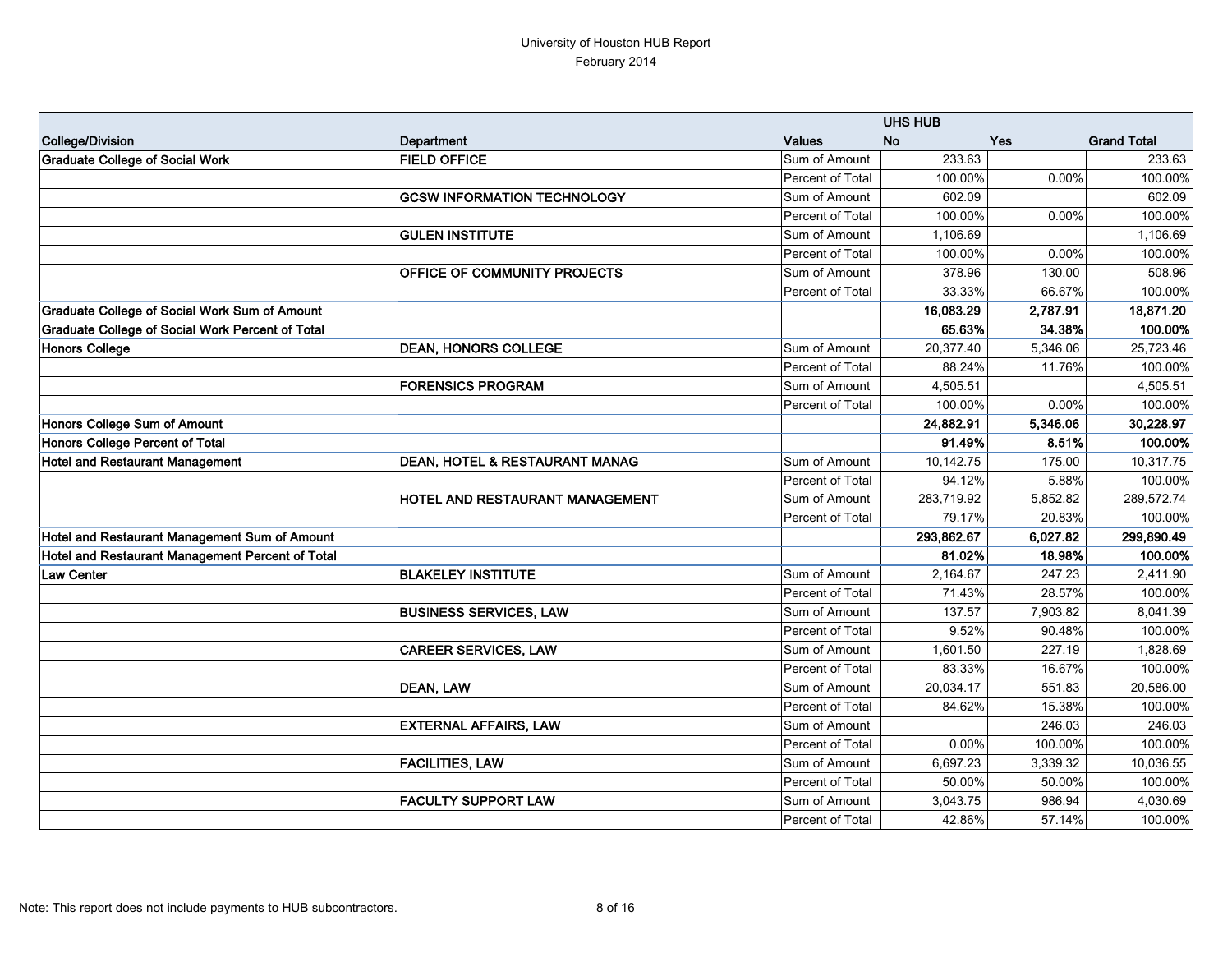|                                         |                                          |                  | <b>UHS HUB</b> |           |                    |
|-----------------------------------------|------------------------------------------|------------------|----------------|-----------|--------------------|
| College/Division                        | Department                               | <b>Values</b>    | <b>No</b>      | Yes       | <b>Grand Total</b> |
|                                         | <b>HEALTH LAW &amp; POLICY INSTITUTE</b> | Sum of Amount    | 2,493.04       | 439.21    | 2,932.25           |
|                                         |                                          | Percent of Total | 33.33%         | 66.67%    | 100.00%            |
|                                         | INST OF HIGHER EDU & GOVERNANCE LAW      | Sum of Amount    | 210.00         | 98.71     | 308.71             |
|                                         |                                          | Percent of Total | 50.00%         | 50.00%    | 100.00%            |
|                                         | <b>LAW</b>                               | Sum of Amount    | 3,800.00       |           | 3,800.00           |
|                                         |                                          | Percent of Total | 100.00%        | 0.00%     | 100.00%            |
|                                         | <b>LAW INFORMATION TECHNOLOGY</b>        | Sum of Amount    | 6,130.33       | 282.77    | 6,413.10           |
|                                         |                                          | Percent of Total | 85.71%         | 14.29%    | 100.00%            |
|                                         | <b>LAW LIBRARY</b>                       | Sum of Amount    | 42,876.99      | 65.16     | 42,942.15          |
|                                         |                                          | Percent of Total | 85.71%         | 14.29%    | 100.00%            |
|                                         | <b>LEGAL AID CLINIC, LAW</b>             | Sum of Amount    | 1,342.48       |           | 1,342.48           |
|                                         |                                          | Percent of Total | 100.00%        | 0.00%     | 100.00%            |
|                                         | <b>LEGAL RESEARCH &amp; WRITING, LAW</b> | Sum of Amount    |                | 254.10    | 254.10             |
|                                         |                                          | Percent of Total | 0.00%          | 100.00%   | 100.00%            |
|                                         | PUBLIC RELS & MARKETING, LAW             | Sum of Amount    | 27,100.00      |           | 27,100.00          |
|                                         |                                          | Percent of Total | 100.00%        | 0.00%     | 100.00%            |
|                                         | <b>STUDENT ORGANIZATION, LAW</b>         | Sum of Amount    | 1,261.74       |           | 1,261.74           |
|                                         |                                          | Percent of Total | 100.00%        | 0.00%     | 100.00%            |
|                                         | <b>STUDENT SERVICES, LAW</b>             | Sum of Amount    | 2,422.16       | 272.46    | 2,694.62           |
|                                         |                                          | Percent of Total | 60.00%         | 40.00%    | 100.00%            |
| Law Center Sum of Amount                |                                          |                  | 121,315.63     | 14,914.77 | 136,230.40         |
| Law Center Percent of Total             |                                          |                  | 61.11%         | 38.89%    | 100.00%            |
| <b>Liberal Arts and Social Sciences</b> | <b>AEROSPACE STUDIES</b>                 | Sum of Amount    | 764.18         |           | 764.18             |
|                                         |                                          | Percent of Total | 100.00%        | 0.00%     | 100.00%            |
|                                         | <b>AFRICAN-AMERICAN STUDIES</b>          | Sum of Amount    | 5,184.46       | 859.56    | 6,044.02           |
|                                         |                                          | Percent of Total | 61.54%         | 38.46%    | 100.00%            |
|                                         | <b>ART</b>                               | Sum of Amount    | 10,750.67      | 2,007.94  | 12,758.61          |
|                                         |                                          | Percent of Total | 87.50%         | 12.50%    | 100.00%            |
|                                         | <b>ARTE PUBLICO</b>                      | Sum of Amount    | 51,453.64      | 710.22    | 52,163.86          |
|                                         |                                          | Percent of Total | 91.43%         | 8.57%     | 100.00%            |
|                                         | <b>BAND</b>                              | Sum of Amount    | 13,264.45      | 2,179.33  | 15,443.78          |
|                                         |                                          | Percent of Total | 66.67%         | 33.33%    | 100.00%            |
|                                         | <b>BLAFFER GALLERY</b>                   | Sum of Amount    | 17,226.46      | 551.19    | 17,777.65          |
|                                         |                                          | Percent of Total | 94.12%         | 5.88%     | 100.00%            |
|                                         | <b>CENTER FOR PUBLIC HISTORY</b>         | Sum of Amount    | 1,794.00       |           | 1,794.00           |
|                                         |                                          | Percent of Total | 100.00%        | $0.00\%$  | 100.00%            |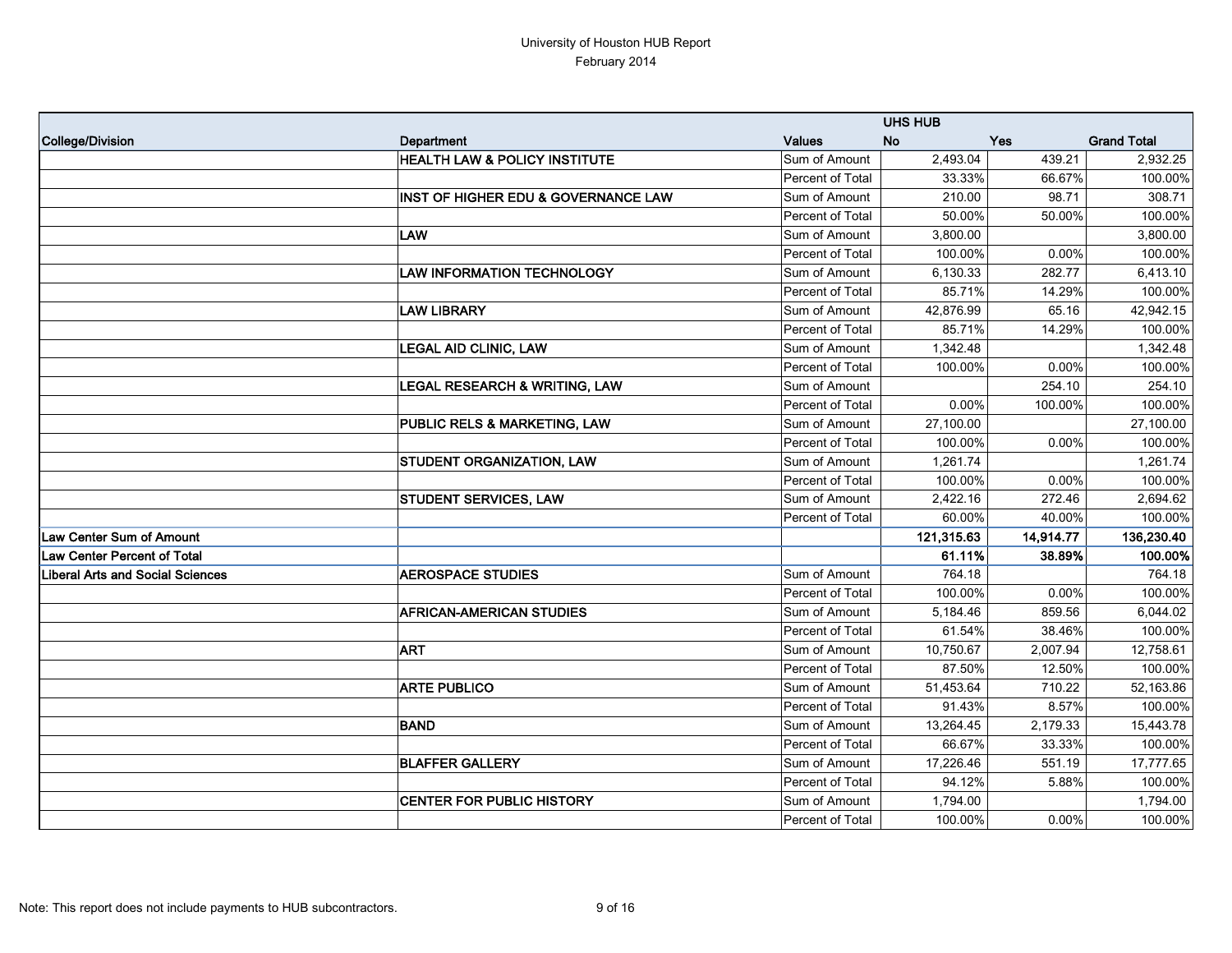|                  |                                       |                  | <b>UHS HUB</b> |            |                    |
|------------------|---------------------------------------|------------------|----------------|------------|--------------------|
| College/Division | Department                            | <b>Values</b>    | <b>No</b>      | <b>Yes</b> | <b>Grand Total</b> |
|                  | <b>CENTER FOR PUBLIC POLICY</b>       | Sum of Amount    | 10,952.18      | 711.19     | 11,663.37          |
|                  |                                       | Percent of Total | 90.32%         | 9.68%      | 100.00%            |
|                  | <b>COMMUNICATION</b>                  | Sum of Amount    | 36,137.35      | 1,455.95   | 37,593.30          |
|                  |                                       | Percent of Total | 80.00%         | 20.00%     | 100.00%            |
|                  | <b>COMMUNICATIONS DISORDERS</b>       | Sum of Amount    | 67,718.16      | 535.76     | 68,253.92          |
|                  |                                       | Percent of Total | 89.74%         | 10.26%     | 100.00%            |
|                  | <b>COMPARATIVE CULTURAL STUDIES</b>   | Sum of Amount    |                | 668.49     | 668.49             |
|                  |                                       | Percent of Total | 0.00%          | 100.00%    | 100.00%            |
|                  | <b>CTR NEURO AND BIOMECH RESEARCH</b> | Sum of Amount    | 5,175.13       |            | 5,175.13           |
|                  |                                       | Percent of Total | 100.00%        | 0.00%      | 100.00%            |
|                  | <b>CWMCA CENTER FOR THE ARTS</b>      | Sum of Amount    | 27,306.58      | 183.13     | 27,489.71          |
|                  |                                       | Percent of Total | 90.63%         | 9.38%      | 100.00%            |
|                  | DEAN, LIBERAL ARTS & SOC SCI          | Sum of Amount    | 771,460.81     | 7,335.27   | 778,796.08         |
|                  |                                       | Percent of Total | 66.67%         | 33.33%     | 100.00%            |
|                  | <b>ECONOMICS</b>                      | Sum of Amount    | 1,487.29       | 4,199.88   | 5,687.17           |
|                  |                                       | Percent of Total | 50.00%         | 50.00%     | 100.00%            |
|                  | <b>ENGLISH</b>                        | Sum of Amount    | 14,825.37      | 3,651.50   | 18,476.87          |
|                  |                                       | Percent of Total | 60.00%         | 40.00%     | 100.00%            |
|                  | HEALTH AND HUMAN PERFORMANCE          | Sum of Amount    | 94,918.68      | 474.70     | 95,393.38          |
|                  |                                       | Percent of Total | 96.23%         | 3.77%      | 100.00%            |
|                  | <b>HISPANIC STUDIES</b>               | Sum of Amount    | 3,610.54       | 1,693.81   | 5,304.35           |
|                  |                                       | Percent of Total | 70.59%         | 29.41%     | 100.00%            |
|                  | <b>HISTORY</b>                        | Sum of Amount    | 1,814.43       | 474.93     | 2,289.36           |
|                  |                                       | Percent of Total | 85.71%         | 14.29%     | 100.00%            |
|                  | <b>MEXICAN-AMERICAN STUDIES</b>       | Sum of Amount    | 4,632.07       | 4,672.34   | 9,304.41           |
|                  |                                       | Percent of Total | 72.73%         | 27.27%     | 100.00%            |
|                  | <b>MILITARY SCIENCE</b>               | Sum of Amount    | 508.77         |            | 508.77             |
|                  |                                       | Percent of Total | 100.00%        | 0.00%      | 100.00%            |
|                  | <b>MODERN AND CLASSICAL LANGUAGES</b> | Sum of Amount    | 5,048.30       | 187.10     | 5,235.40           |
|                  |                                       | Percent of Total | 42.86%         | 57.14%     | 100.00%            |
|                  | <b>MUSIC</b>                          | Sum of Amount    | 38,119.64      | 1,209.19   | 39,328.83          |
|                  |                                       | Percent of Total | 90.57%         | 9.43%      | 100.00%            |
|                  | <b>PHILOSOPHY</b>                     | Sum of Amount    | 350.10         | 212.62     | 562.72             |
|                  |                                       | Percent of Total | 57.14%         | 42.86%     | 100.00%            |
|                  | <b>POLITICAL SCIENCE</b>              | Sum of Amount    | 867.28         | 991.52     | 1,858.80           |
|                  |                                       | Percent of Total | 61.54%         | 38.46%     | 100.00%            |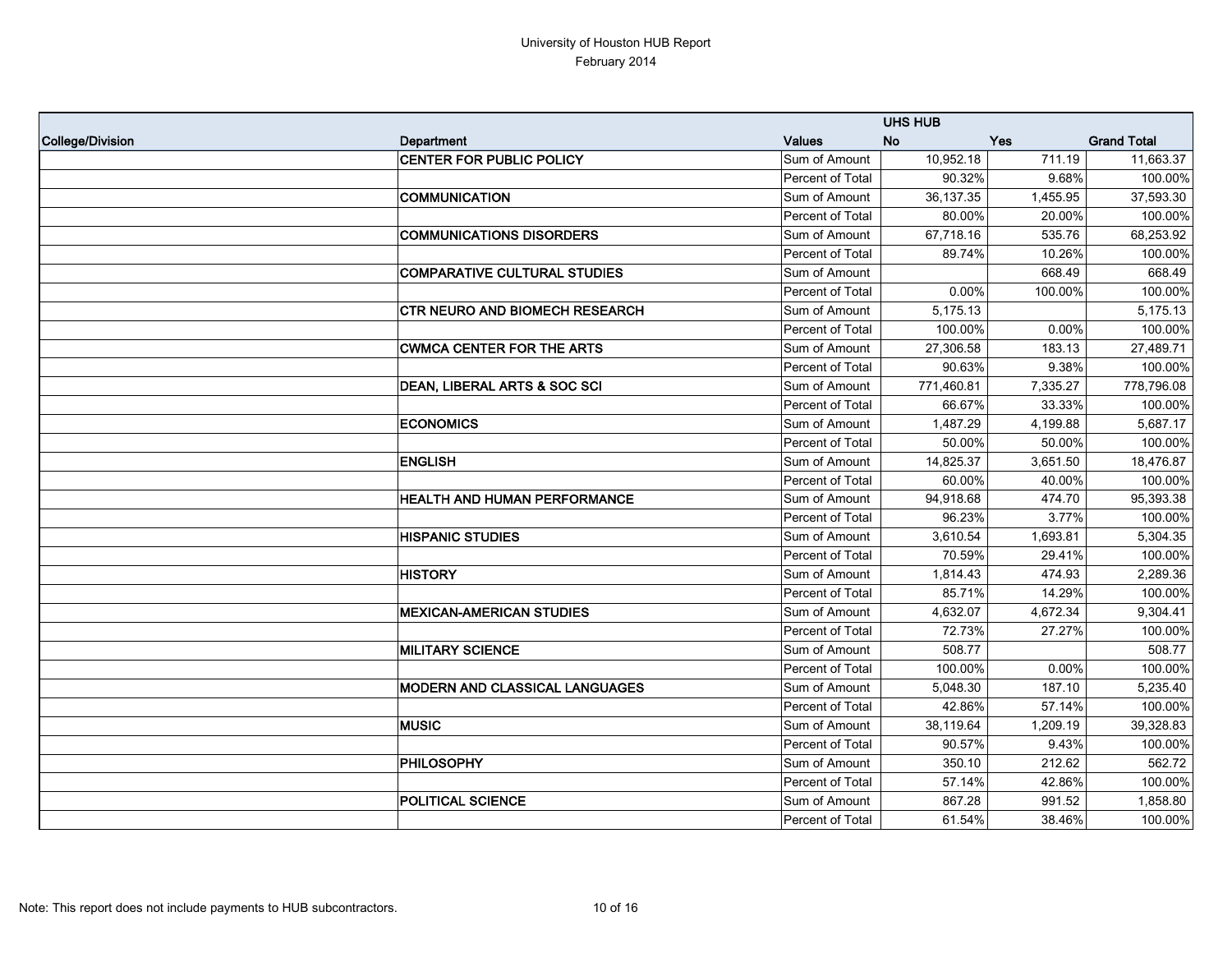|                                                          |                                                       |                  | <b>UHS HUB</b> |            |                    |
|----------------------------------------------------------|-------------------------------------------------------|------------------|----------------|------------|--------------------|
| College/Division                                         | Department                                            | <b>Values</b>    | <b>No</b>      | <b>Yes</b> | <b>Grand Total</b> |
|                                                          | <b>PSYCHOLOGY</b>                                     | Sum of Amount    | 68,588.09      | 2,058.15   | 70,646.24          |
|                                                          |                                                       | Percent of Total | 75.34%         | 24.66%     | 100.00%            |
|                                                          | PUBLIC ADMINISTRATION PROGRAM                         | Sum of Amount    |                | 445.00     | 445.00             |
|                                                          |                                                       | Percent of Total | 0.00%          | 100.00%    | 100.00%            |
|                                                          | <b>SOCIOLOGY</b>                                      | Sum of Amount    | 695.84         | 642.75     | 1,338.59           |
|                                                          |                                                       | Percent of Total | 71.43%         | 28.57%     | 100.00%            |
|                                                          | <b>THEATER</b>                                        | Sum of Amount    | 18,359.40      | 1,242.18   | 19,601.58          |
|                                                          |                                                       | Percent of Total | 95.83%         | 4.17%      | 100.00%            |
|                                                          | <b>WOMEN'S STUDIES PROGRAM</b>                        | Sum of Amount    | 22,930.32      |            | 22,930.32          |
|                                                          |                                                       | Percent of Total | 100.00%        | 0.00%      | 100.00%            |
| <b>Liberal Arts and Social Sciences Sum of Amount</b>    |                                                       |                  | 1,295,944.19   | 39,353.70  | 1,335,297.89       |
| <b>Liberal Arts and Social Sciences Percent of Total</b> |                                                       |                  | 84.76%         | 15.24%     | 100.00%            |
| Library                                                  | <b>UNIVERSITY LIBRARIES</b>                           | Sum of Amount    | 1,139,414.41   | 84,728.92  | 1,224,143.33       |
|                                                          |                                                       | Percent of Total | 95.77%         | 4.23%      | 100.00%            |
| <b>Library Sum of Amount</b>                             |                                                       |                  | 1,139,414.41   | 84,728.92  | 1,224,143.33       |
| <b>Library Percent of Total</b>                          |                                                       |                  | 95.77%         | 4.23%      | 100.00%            |
| <b>Natural Science and Mathematics</b>                   | <b>BIOLOGY &amp; BIOCHEMISTRY</b>                     | Sum of Amount    | 90,260.98      | 1,891.51   | 92,152.49          |
|                                                          |                                                       | Percent of Total | 91.61%         | 8.39%      | 100.00%            |
|                                                          | <b>CHEMISTRY</b>                                      | Sum of Amount    | 65,885.17      | 3,334.60   | 69,219.77          |
|                                                          |                                                       | Percent of Total | 92.59%         | 7.41%      | 100.00%            |
|                                                          | <b>COMPUTER SCIENCE</b>                               | Sum of Amount    | 12,242.28      | 509.13     | 12,751.41          |
|                                                          |                                                       | Percent of Total | 96.00%         | 4.00%      | 100.00%            |
|                                                          | <b>CTR FOR NUCLEAR RECEPTORS &amp; CELL SIGNALING</b> | Sum of Amount    | 49,304.01      | 1,302.01   | 50,606.02          |
|                                                          |                                                       | Percent of Total | 93.10%         | 6.90%      | 100.00%            |
|                                                          | <b>DEAN, NATURAL SCIENCE &amp; MATHE</b>              | Sum of Amount    | 49,146.88      | 5,592.56   | 54,739.44          |
|                                                          |                                                       | Percent of Total | 80.33%         | 19.67%     | 100.00%            |
|                                                          | <b>EARTH AND ATMOSPHERIC SCIENCES</b>                 | Sum of Amount    | 246,443.07     | 1,530.19   | 247,973.26         |
|                                                          |                                                       | Percent of Total | 93.02%         | 6.98%      | 100.00%            |
|                                                          | INST FOR CLIMATE/ATMOSPHERIC SCIENCE (CAS)            | Sum of Amount    | 15,527.72      |            | 15,527.72          |
|                                                          |                                                       | Percent of Total | 100.00%        | $0.00\%$   | 100.00%            |
|                                                          | <b>INSTITUTE FOR MOLECULAR DESIGN</b>                 | Sum of Amount    | 6,290.30       |            | 6,290.30           |
|                                                          |                                                       | Percent of Total | 100.00%        | $0.00\%$   | 100.00%            |
|                                                          | <b>MATHEMATICS</b>                                    | Sum of Amount    | 12,446.24      | 3,681.73   | 16,127.97          |
|                                                          |                                                       | Percent of Total | 67.92%         | 32.08%     | 100.00%            |
|                                                          | <b>PHYSICS</b>                                        | Sum of Amount    | 48,207.80      | 10,505.87  | 58,713.67          |
|                                                          |                                                       | Percent of Total | 84.00%         | 16.00%     | 100.00%            |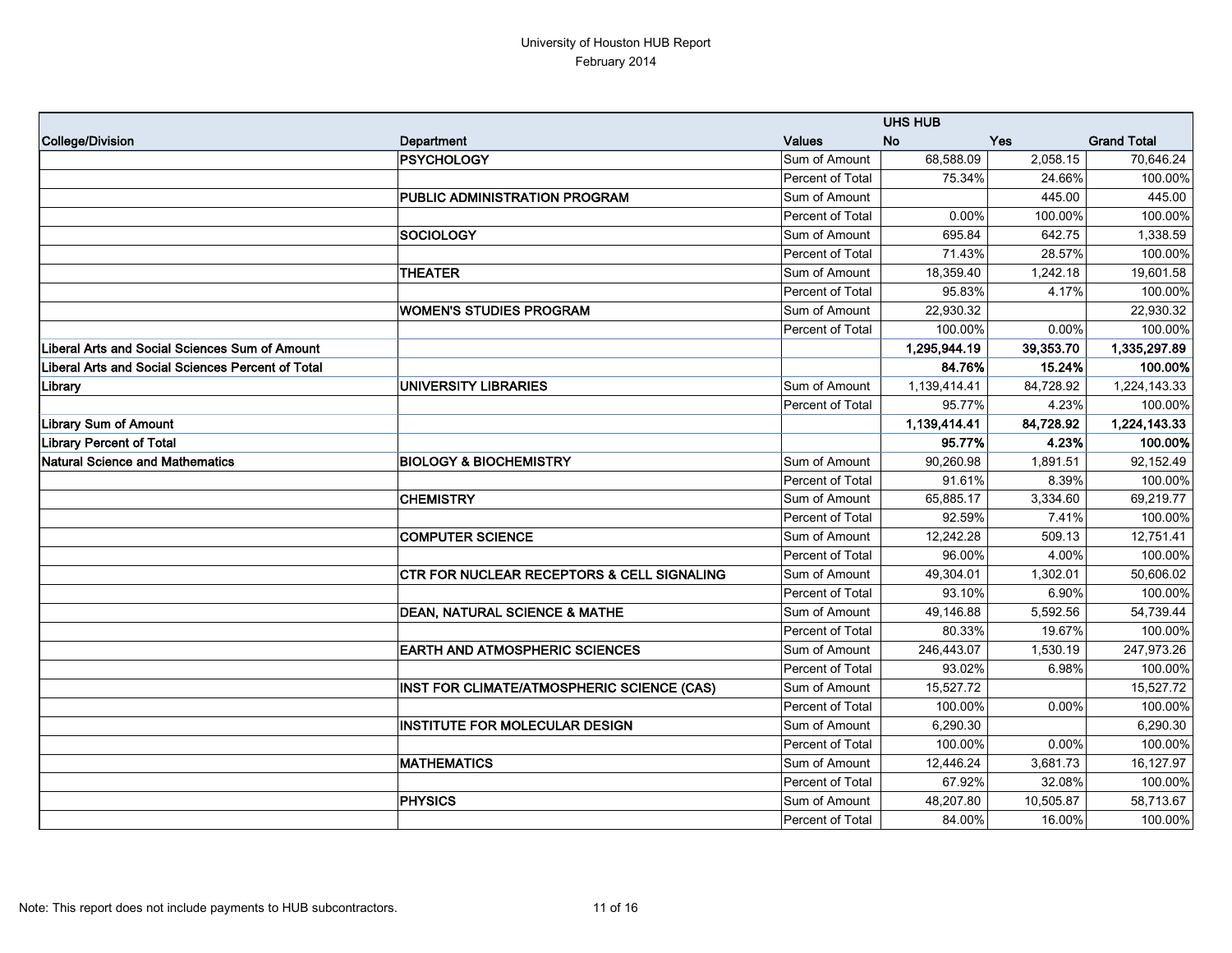|                                                  |                                           |                         | <b>UHS HUB</b> |            |                    |
|--------------------------------------------------|-------------------------------------------|-------------------------|----------------|------------|--------------------|
| College/Division                                 | Department                                | <b>Values</b>           | <b>No</b>      | <b>Yes</b> | <b>Grand Total</b> |
| Natural Science and Mathematics Sum of Amount    |                                           |                         | 595,754.45     | 28,347.60  | 624,102.05         |
| Natural Science and Mathematics Percent of Total |                                           |                         | 88.49%         | 11.51%     | 100.00%            |
| Optometry                                        | <b>DEAN, OPTOMETRY</b>                    | Sum of Amount           | 53,120.53      | 25,351.18  | 78,471.71          |
|                                                  |                                           | Percent of Total        | 95.12%         | 4.88%      | 100.00%            |
|                                                  | <b>OPT VISION SCIENCES</b>                | Sum of Amount           | 87,000.33      |            | 87,000.33          |
|                                                  |                                           | Percent of Total        | 100.00%        | 0.00%      | 100.00%            |
|                                                  | <b>OPTOMETRY CLINIC</b>                   | Sum of Amount           | 221,480.01     | 33,485.57  | 254,965.58         |
|                                                  |                                           | Percent of Total        | 86.24%         | 13.76%     | 100.00%            |
| <b>Optometry Sum of Amount</b>                   |                                           |                         | 361,600.87     | 58,836.75  | 420,437.62         |
| <b>Optometry Percent of Total</b>                |                                           |                         | 92.92%         | 7.08%      | 100.00%            |
| Pharmacy                                         | <b>CLINICAL PHARMACY &amp; ADMINISTRA</b> | Sum of Amount           | 26,665.70      | 1,073.17   | 27,738.87          |
|                                                  |                                           | Percent of Total        | 91.07%         | 8.93%      | 100.00%            |
|                                                  | <b>DEAN, PHARMACY</b>                     | Sum of Amount           | 30,598.32      | 3,113.01   | 33,711.33          |
|                                                  |                                           | Percent of Total        | 87.23%         | 12.77%     | 100.00%            |
|                                                  | <b>EXPERIENTIAL PROGRAMS</b>              | Sum of Amount           | 9,077.18       | 252.85     | 9,330.03           |
|                                                  |                                           | Percent of Total        | 91.67%         | 8.33%      | 100.00%            |
|                                                  | <b>INSTITUTE OF COMMUNITY HEALTH</b>      | Sum of Amount           |                | 55.22      | 55.22              |
|                                                  |                                           | <b>Percent of Total</b> | 0.00%          | 100.00%    | 100.00%            |
|                                                  | <b>PHARMACOLOGICAL &amp; PHARMACEUTIC</b> | Sum of Amount           | 48,447.12      | 7.14       | 48,454.26          |
|                                                  |                                           | Percent of Total        | 98.78%         | 1.22%      | 100.00%            |
|                                                  | <b>STUDENT SERVICES PHARMACY</b>          | Sum of Amount           | 5,694.49       | 184.65     | 5,879.14           |
|                                                  |                                           | Percent of Total        | 70.00%         | 30.00%     | 100.00%            |
| <b>Pharmacy Sum of Amount</b>                    |                                           |                         | 120,482.81     | 4,686.04   | 125,168.85         |
| Pharmacy Percent of Total                        |                                           |                         | 91.83%         | 8.17%      | 100.00%            |
| Research                                         | <b>ANIMAL CARE OPERATIONS</b>             | Sum of Amount           | 53,128.40      | 1,000.00   | 54,128.40          |
|                                                  |                                           | Percent of Total        | 97.67%         | 2.33%      | 100.00%            |
|                                                  | CENTER FOR ADVANCED COMPUTING & DATA SYS  | Sum of Amount           | 18,019.77      | 357.35     | 18,377.12          |
|                                                  |                                           | Percent of Total        | 83.33%         | 16.67%     | 100.00%            |
|                                                  | <b>CENTER FOR ADVANCED MATERIALS</b>      | Sum of Amount           | 4,013.61       | 873.33     | 4,886.94           |
|                                                  |                                           | Percent of Total        | 87.50%         | 12.50%     | 100.00%            |
|                                                  | <b>GRANTS AND CONTRACTS</b>               | Sum of Amount           | 1,839.47       | 307.07     | 2,146.54           |
|                                                  |                                           | Percent of Total        | 75.00%         | 25.00%     | 100.00%            |
|                                                  | <b>HOUSTON COASTAL CENTER</b>             | Sum of Amount           | 380.13         |            | 380.13             |
|                                                  |                                           | Percent of Total        | 100.00%        | 0.00%      | 100.00%            |
|                                                  | <b>OFFICE OF TECHNOLOGY MANAGEMENT</b>    | Sum of Amount           | 1,699.50       | 27.50      | 1,727.00           |
|                                                  |                                           | Percent of Total        | 66.67%         | 33.33%     | 100.00%            |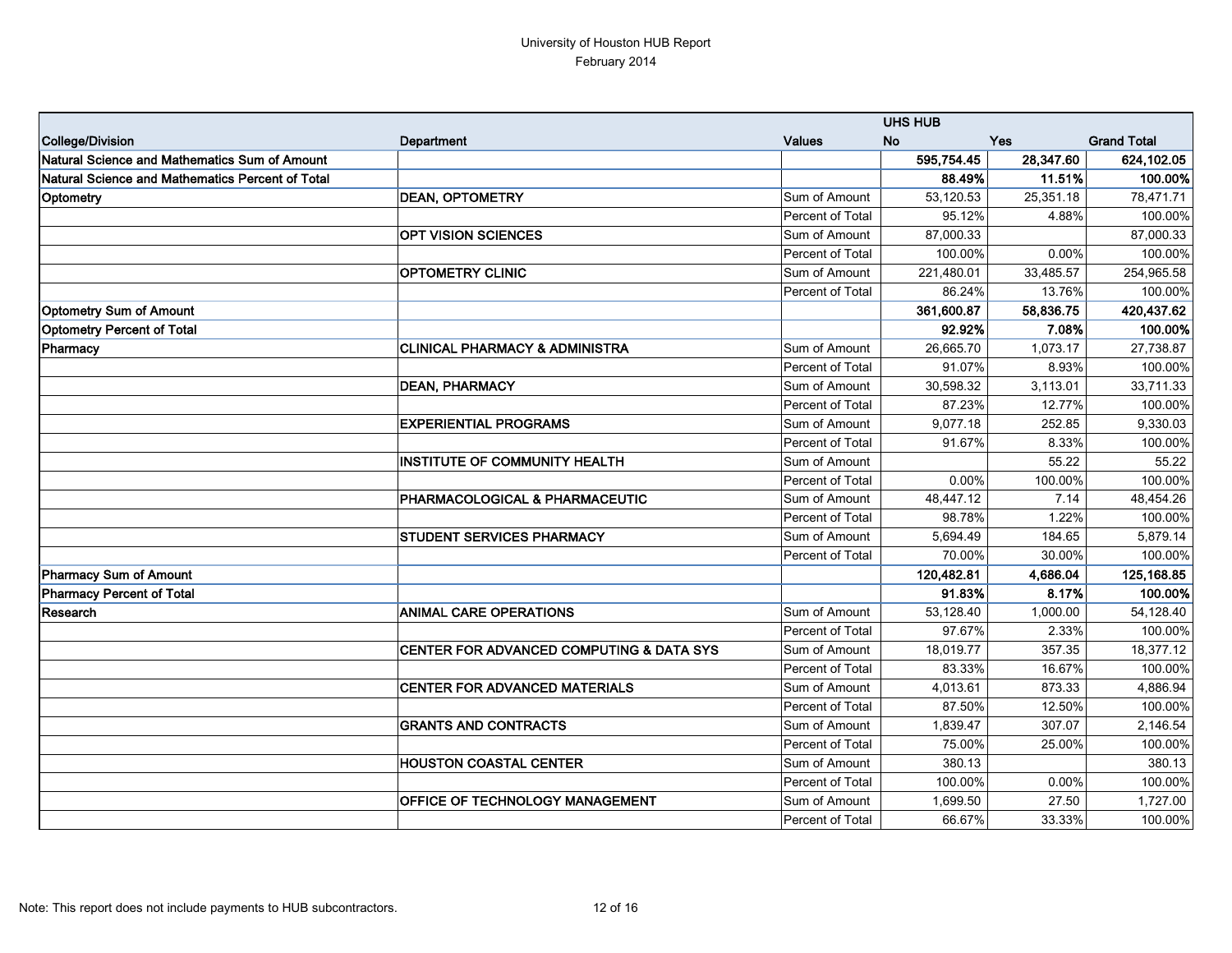|                                  |                                                | <b>UHS HUB</b>   |            |            |                    |
|----------------------------------|------------------------------------------------|------------------|------------|------------|--------------------|
| College/Division                 | Department                                     | <b>Values</b>    | <b>No</b>  | <b>Yes</b> | <b>Grand Total</b> |
|                                  | <b>RESEARCH</b>                                | Sum of Amount    | 31,630.94  | 2,615.34   | 34,246.28          |
|                                  |                                                | Percent of Total | 73.08%     | 26.92%     | 100.00%            |
|                                  | <b>RESEARCH FINANCIAL SERVICES</b>             | Sum of Amount    | 6.88       | 107.38     | 114.26             |
|                                  |                                                | Percent of Total | 50.00%     | 50.00%     | 100.00%            |
|                                  | <b>RESEARCH INFORMATION CENTER</b>             | Sum of Amount    | 10,092.61  | 800.00     | 10,892.61          |
|                                  |                                                | Percent of Total | 83.33%     | 16.67%     | 100.00%            |
|                                  | <b>RESEARCH POLICIES/COMPLIANCE/COMMITTEES</b> | Sum of Amount    | 879.81     | 217.39     | 1,097.20           |
|                                  |                                                | Percent of Total | 80.00%     | 20.00%     | 100.00%            |
|                                  | <b>SPACE VACUUM EPITAXY CENTER</b>             | Sum of Amount    | 910.56     |            | 910.56             |
|                                  |                                                | Percent of Total | 100.00%    | 0.00%      | 100.00%            |
|                                  | <b>TIMES</b>                                   | Sum of Amount    | 21,144.23  | 1,838.65   | 22,982.88          |
|                                  |                                                | Percent of Total | 62.69%     | 37.31%     | 100.00%            |
|                                  | TX CTR SUPERCONDUCTIVITY AT UH                 | Sum of Amount    | 149,720.78 | 590.03     | 150,310.81         |
|                                  |                                                | Percent of Total | 95.31%     | 4.69%      | 100.00%            |
|                                  | <b>TX OBESITY RESEARCH CENTER</b>              | Sum of Amount    | 517.41     |            | 517.41             |
|                                  |                                                | Percent of Total | 100.00%    | 0.00%      | 100.00%            |
|                                  | UH SEQUENCING CORE FACILITY                    | Sum of Amount    | 719.30     |            | 719.30             |
|                                  |                                                | Percent of Total | 100.00%    | $0.00\%$   | 100.00%            |
| <b>Research Sum of Amount</b>    |                                                |                  | 294,703.40 | 8,734.04   | 303,437.44         |
| <b>Research Percent of Total</b> |                                                |                  | 82.42%     | 17.58%     | 100.00%            |
| <b>Student Affairs</b>           | <b>ADMISSIONS</b>                              | Sum of Amount    | 70,834.49  | 9,836.13   | 80,670.62          |
|                                  |                                                | Percent of Total | 65.12%     | 34.88%     | 100.00%            |
|                                  | <b>CAMPUS RECREATION</b>                       | Sum of Amount    | 25,464.41  | 4,728.07   | 30,192.48          |
|                                  |                                                | Percent of Total | 96.00%     | 4.00%      | 100.00%            |
|                                  | CENTER FOR STUDENT INVOLVEMENT                 | Sum of Amount    | 34,473.79  | 19,711.05  | 54,184.84          |
|                                  |                                                | Percent of Total | 79.45%     | 20.55%     | 100.00%            |
|                                  | <b>CENTER FOR STUDENT MEDIA</b>                | Sum of Amount    | 3,504.39   | 405.00     | 3,909.39           |
|                                  |                                                | Percent of Total | 37.50%     | 62.50%     | 100.00%            |
|                                  | <b>CENTER FOR STUDENTS W/DISABILITIES</b>      | Sum of Amount    | 91,994.11  | 27,908.44  | 119,902.55         |
|                                  |                                                | Percent of Total | 88.24%     | 11.76%     | 100.00%            |
|                                  | <b>CHILDREN'S LEARNING CENTER</b>              | Sum of Amount    | 10,222.95  | 675.24     | 10,898.19          |
|                                  |                                                | Percent of Total | 94.59%     | 5.41%      | 100.00%            |
|                                  | <b>COUNSELING AND PSYCH SVCS</b>               | Sum of Amount    | 1,973.37   | 1,843.10   | 3,816.47           |
|                                  |                                                | Percent of Total | 69.23%     | 30.77%     | 100.00%            |
|                                  | <b>CTR FOR LEADERSHIP &amp; FSL</b>            | Sum of Amount    | 878.57     | 534.99     | 1,413.56           |
|                                  |                                                | Percent of Total | 71.43%     | 28.57%     | 100.00%            |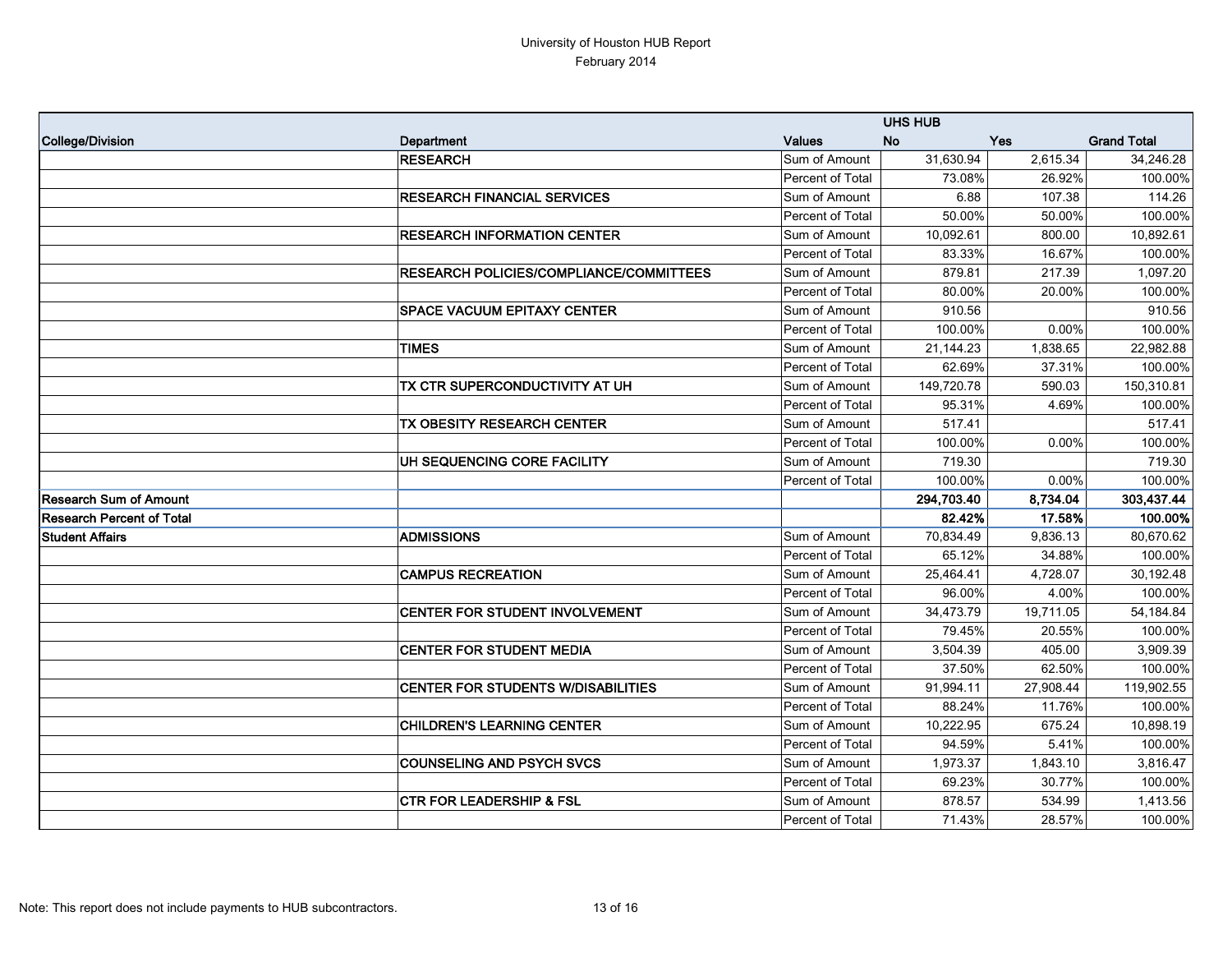|                                         |                                          | <b>UHS HUB</b>   |            |            |                    |
|-----------------------------------------|------------------------------------------|------------------|------------|------------|--------------------|
| College/Division                        | Department                               | <b>Values</b>    | <b>No</b>  | <b>Yes</b> | <b>Grand Total</b> |
|                                         | <b>DEAN OF STUDENTS</b>                  | Sum of Amount    | 302.55     |            | 302.55             |
|                                         |                                          | Percent of Total | 100.00%    | 0.00%      | 100.00%            |
|                                         | <b>ENROLLMENT MANAGEMENT SERVICES</b>    | Sum of Amount    | 287,973.58 | 24,096.71  | 312,070.29         |
|                                         |                                          | Percent of Total | 73.68%     | 26.32%     | 100.00%            |
|                                         | <b>ENROLLMENT MGMT PROD SUPPORT</b>      | Sum of Amount    |            | 763.29     | 763.29             |
|                                         |                                          | Percent of Total | 0.00%      | 100.00%    | 100.00%            |
|                                         | <b>LGBT RESOURCE CENTER</b>              | Sum of Amount    | 782.97     | 257.38     | 1,040.35           |
|                                         |                                          | Percent of Total | 75.00%     | 25.00%     | 100.00%            |
|                                         | <b>REGISTRATION AND ACADEMIC RECO</b>    | Sum of Amount    | 15,622.12  | 932.34     | 16,554.46          |
|                                         |                                          | Percent of Total | 73.68%     | 26.32%     | 100.00%            |
|                                         | <b>RELIGION CENTER</b>                   | Sum of Amount    | 1,024.27   |            | 1,024.27           |
|                                         |                                          | Percent of Total | 100.00%    | 0.00%      | 100.00%            |
|                                         | <b>SCHOLARSHIPS AND FINANCIAL AID</b>    | Sum of Amount    | 15,095.81  | 1,901.03   | 16,996.84          |
|                                         |                                          | Percent of Total | 93.33%     | 6.67%      | 100.00%            |
|                                         | <b>STU COMMUNICATION &amp; MARKETING</b> | Sum of Amount    | 20,992.14  | 1,243.64   | 22,235.78          |
|                                         |                                          | Percent of Total | 90.91%     | 9.09%      | 100.00%            |
|                                         | <b>STUDENT AFFAIRS</b>                   | Sum of Amount    | 27,301.05  | 5,417.15   | 32,718.20          |
|                                         |                                          | Percent of Total | 63.16%     | 36.84%     | 100.00%            |
|                                         | <b>STUDENT HEALTH CENTER</b>             | Sum of Amount    | 17,146.95  | 578.28     | 17,725.23          |
|                                         |                                          | Percent of Total | 89.47%     | 10.53%     | 100.00%            |
|                                         | <b>STUDENT HOUSING - RESIDENTIAL</b>     | Sum of Amount    | 27,265.50  | 2,744.38   | 30,009.88          |
|                                         |                                          | Percent of Total | 52.38%     | 47.62%     | 100.00%            |
|                                         | UNIVERSITY CAREER SERVICES               | Sum of Amount    | 2,396.26   | 2,719.22   | 5,115.48           |
|                                         |                                          | Percent of Total | 60.00%     | 40.00%     | 100.00%            |
|                                         | <b>UNIVERSITY CENTER</b>                 | Sum of Amount    | 62,166.84  | 5,619.56   | 67,786.40          |
|                                         |                                          | Percent of Total | 93.00%     | 7.00%      | 100.00%            |
|                                         | <b>URBAN EXPERIENCE VPSA</b>             | Sum of Amount    |            | 1,022.71   | 1,022.71           |
|                                         |                                          | Percent of Total | 0.00%      | 100.00%    | 100.00%            |
|                                         | <b>WELLNESS CENTER</b>                   | Sum of Amount    | 569.71     | 316.44     | 886.15             |
|                                         |                                          | Percent of Total | 50.00%     | 50.00%     | 100.00%            |
|                                         | <b>WOMEN'S RESOURCE CENTER</b>           | Sum of Amount    | 1,547.98   |            | 1,547.98           |
|                                         |                                          | Percent of Total | 100.00%    | 0.00%      | 100.00%            |
| <b>Student Affairs Sum of Amount</b>    |                                          |                  | 719,533.81 | 113,254.15 | 832,787.96         |
| <b>Student Affairs Percent of Total</b> |                                          |                  | 78.01%     | 21.99%     | 100.00%            |
| Technology                              | <b>CENTER FOR FUTURE OF HEALTH</b>       | Sum of Amount    | 290.00     |            | 290.00             |
|                                         |                                          | Percent of Total | 100.00%    | $0.00\%$   | 100.00%            |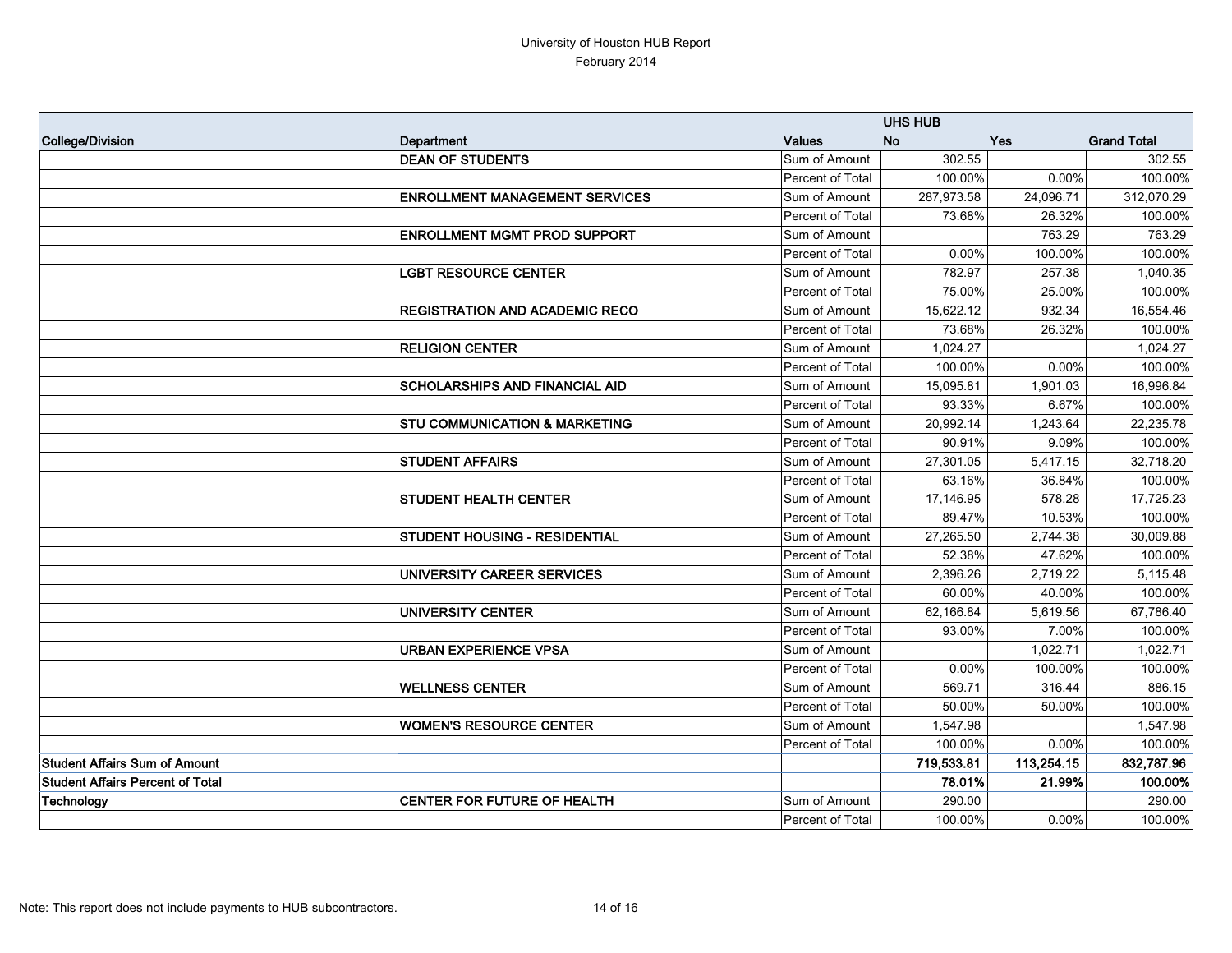|                                    |                                           | <b>UHS HUB</b>   |           |           |                    |
|------------------------------------|-------------------------------------------|------------------|-----------|-----------|--------------------|
| College/Division                   | Department                                | <b>Values</b>    | <b>No</b> | Yes       | <b>Grand Total</b> |
| Technology                         | CENTER FOR TECHNOLOGY LITERACY            | Sum of Amount    | 2,918.46  | 11,441.68 | 14,360.14          |
|                                    |                                           | Percent of Total | 81.82%    | 18.18%    | 100.00%            |
|                                    | <b>CONSTRUCTION MANAGEMENT</b>            | Sum of Amount    | 33.77     |           | 33.77              |
|                                    |                                           | Percent of Total | 100.00%   | 0.00%     | 100.00%            |
|                                    | <b>DEAN, TECHNOLOGY</b>                   | Sum of Amount    | 33,433.98 | 17,111.39 | 50,545.37          |
|                                    |                                           | Percent of Total | 84.44%    | 15.56%    | 100.00%            |
|                                    | <b>ENGINEERING TECHNOLOGY</b>             | Sum of Amount    | 23,646.48 | 1,899.32  | 25,545.80          |
|                                    |                                           | Percent of Total | 87.10%    | 12.90%    | 100.00%            |
|                                    | HUMAN DEVELOP AND CONSUMER SCI            | Sum of Amount    | 1,576.57  | 1,940.30  | 3,516.87           |
|                                    |                                           | Percent of Total | 27.27%    | 72.73%    | 100.00%            |
|                                    | <b>INFORMATION &amp; LOGISTICS TECH</b>   | Sum of Amount    | 15,159.56 | 1,117.09  | 16,276.65          |
|                                    |                                           | Percent of Total | 85.71%    | 14.29%    | 100.00%            |
|                                    | TX MANUFACTURING ASSISTANCE CTR (TMAC)    | Sum of Amount    | 2,467.26  |           | 2,467.26           |
|                                    |                                           | Percent of Total | 100.00%   | $0.00\%$  | 100.00%            |
| <b>Technology Sum of Amount</b>    |                                           |                  | 79,526.08 | 33,509.78 | 113,035.86         |
| <b>Technology Percent of Total</b> |                                           |                  | 80.65%    | 19.35%    | 100.00%            |
| <b>University Advancement</b>      | <b>ADVANCEMENT EVENTS</b>                 | Sum of Amount    | 2,665.63  |           | 2,665.63           |
|                                    |                                           | Percent of Total | 100.00%   | 0.00%     | 100.00%            |
|                                    | <b>ANNUAL GIVING</b>                      | Sum of Amount    | 30,762.45 |           | 30,762.45          |
|                                    |                                           | Percent of Total | 100.00%   | 0.00%     | 100.00%            |
|                                    | <b>DEVELOPMENT</b>                        | Sum of Amount    | 1,130.37  | 6,364.54  | 7,494.91           |
|                                    |                                           | Percent of Total | 27.91%    | 72.09%    | 100.00%            |
|                                    | <b>DONOR &amp; ALUMNI RECORDS</b>         | Sum of Amount    | 950.90    |           | 950.90             |
|                                    |                                           | Percent of Total | 100.00%   | 0.00%     | 100.00%            |
|                                    | MARKETING-ADVANCEMENT                     | Sum of Amount    | 68,857.41 | 380.76    | 69,238.17          |
|                                    |                                           | Percent of Total | 83.33%    | 16.67%    | 100.00%            |
|                                    | <b>PLANNED GIVING</b>                     | Sum of Amount    | 10,607.69 | 957.20    | 11,564.89          |
|                                    |                                           | Percent of Total | 77.78%    | 22.22%    | 100.00%            |
|                                    | <b>PROSPECT MANAGEMENT &amp; RESEARCH</b> | Sum of Amount    | 7,090.00  |           | 7,090.00           |
|                                    |                                           | Percent of Total | 100.00%   | $0.00\%$  | 100.00%            |
|                                    | UNIVERSITY ADVANCEMENT                    | Sum of Amount    | 15,405.94 | 11,218.94 | 26,624.88          |
|                                    |                                           | Percent of Total | 83.87%    | 16.13%    | 100.00%            |
|                                    | UNIVERSITY ADVANCEMENT SUPPORT            | Sum of Amount    | 657.34    | 289.94    | 947.28             |
|                                    |                                           | Percent of Total | 71.43%    | 28.57%    | 100.00%            |
|                                    | UNIVERSITY COMMUNICATIONS                 | Sum of Amount    | 206.40    |           | 206.40             |
|                                    |                                           | Percent of Total | 100.00%   | $0.00\%$  | 100.00%            |